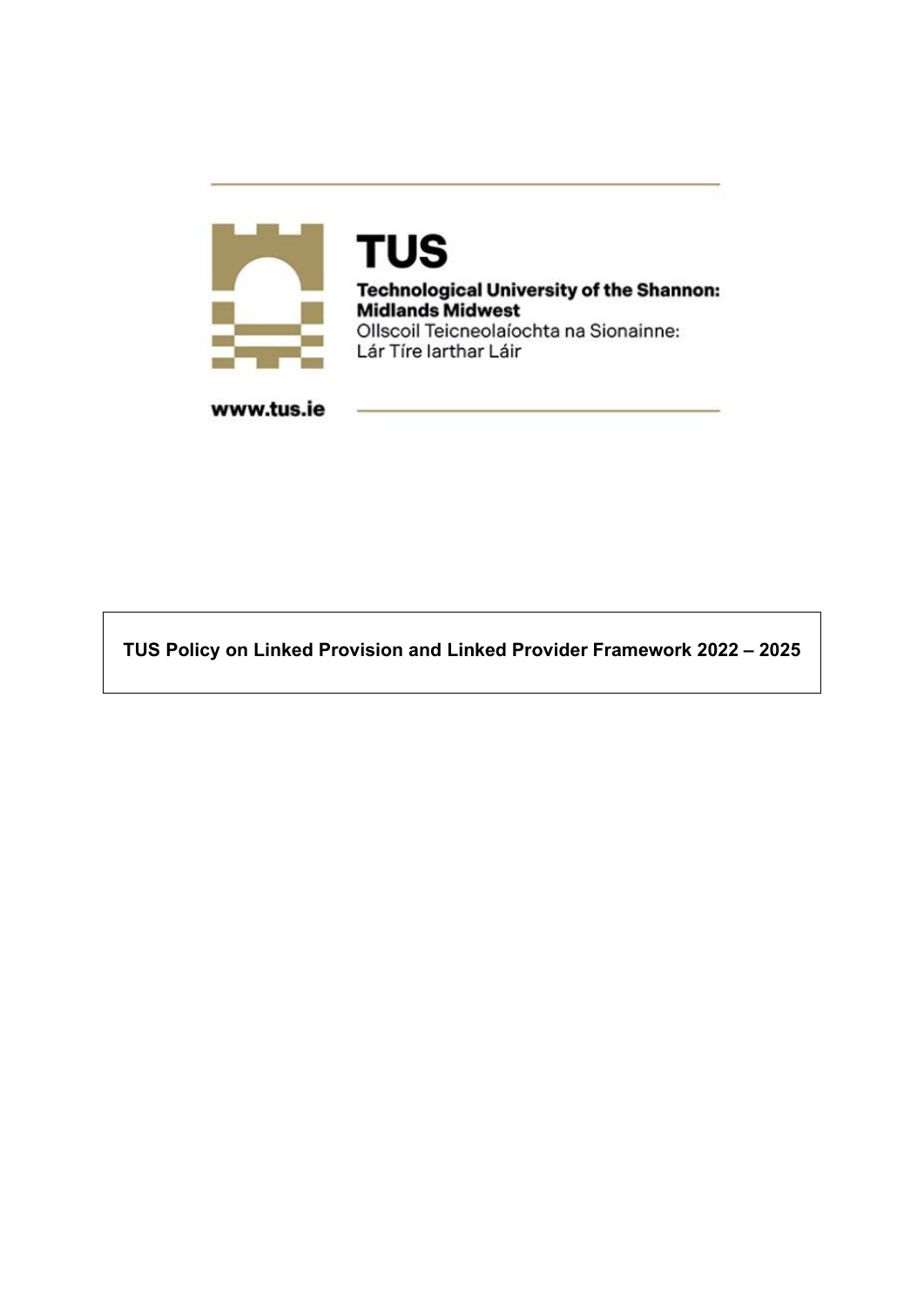

# **Document Control Record**

| <b>Academic Quality Assurance and Enhancement Handbook</b> |                                                                                               |  |  |  |  |  |
|------------------------------------------------------------|-----------------------------------------------------------------------------------------------|--|--|--|--|--|
| Volume X: No X                                             |                                                                                               |  |  |  |  |  |
| <b>Document Title</b>                                      | TUS Policy on Linked Provision and Linked Provider<br>Framework 2022 - 2025                   |  |  |  |  |  |
| <b>Document Entrust</b>                                    | Academic Council Subcommittee:<br>Quality Management: Assurance, Enhancement &<br>Integration |  |  |  |  |  |
| <b>Document Status</b>                                     | Approved                                                                                      |  |  |  |  |  |
| <b>Revision No</b>                                         | 1.0                                                                                           |  |  |  |  |  |
| Pages                                                      | Page 2 of 40                                                                                  |  |  |  |  |  |
| <b>Approval Body</b>                                       | <b>Academic Council</b>                                                                       |  |  |  |  |  |
| Date of Approval                                           | 29/04/2022                                                                                    |  |  |  |  |  |
| <b>Next Revision</b>                                       | 2025                                                                                          |  |  |  |  |  |

| <b>Revision History</b> |                                     |  |  |
|-------------------------|-------------------------------------|--|--|
| <b>Revision No</b>      | <b>Comments/Summary of Changes</b>  |  |  |
| 1.0                     | <b>Approved by Academic Council</b> |  |  |
|                         |                                     |  |  |
|                         |                                     |  |  |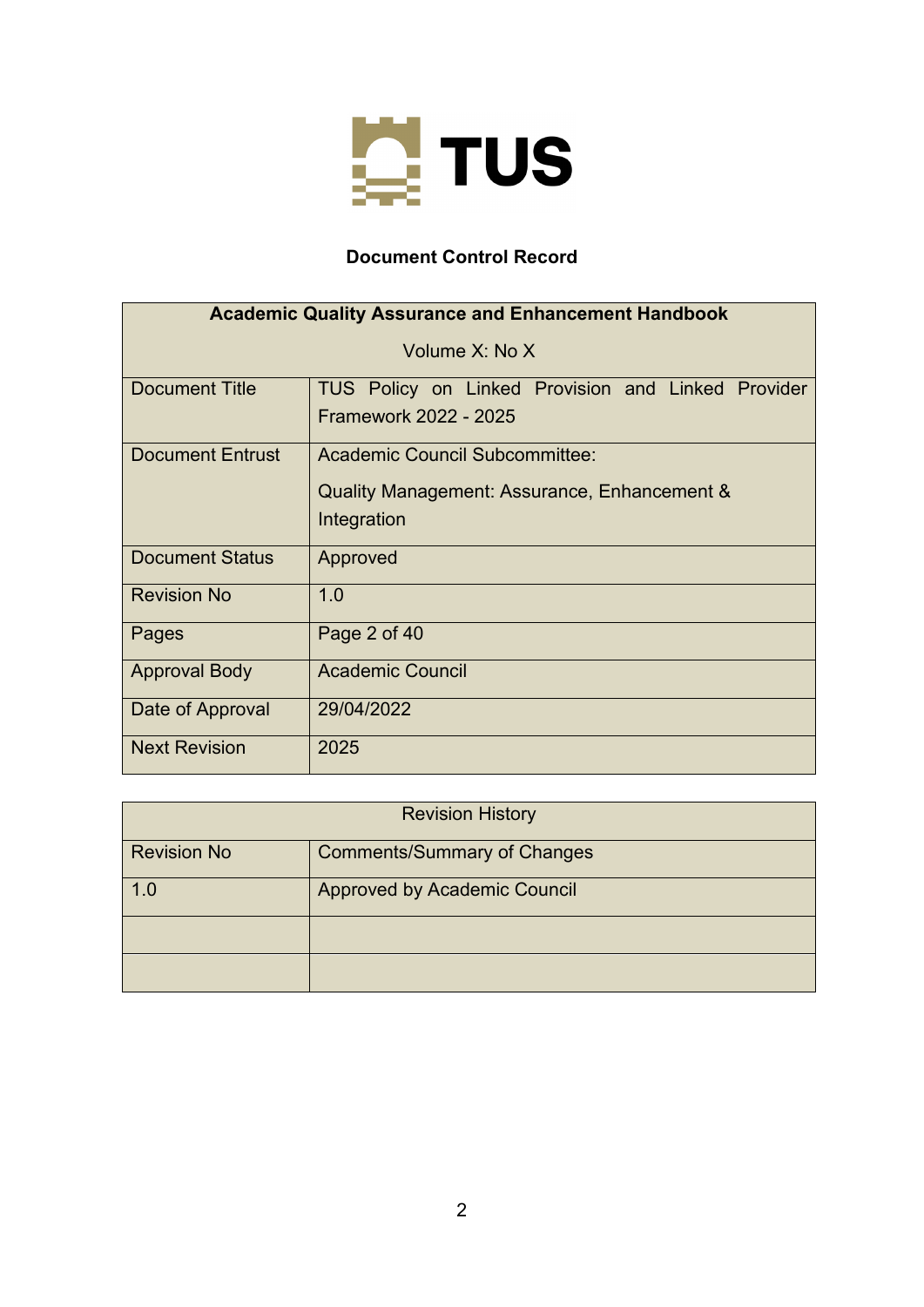Table of Contents

| 1.0 |                                                                                                                                                     |  |
|-----|-----------------------------------------------------------------------------------------------------------------------------------------------------|--|
| 2.0 |                                                                                                                                                     |  |
| 3.0 |                                                                                                                                                     |  |
| 4.0 |                                                                                                                                                     |  |
|     | Part A: Procedures for Approving the QAE Procedures of Current<br>4.1                                                                               |  |
|     |                                                                                                                                                     |  |
|     | 4.2<br>Part B: Procedures for Establishing a New Relationship with a Prospective                                                                    |  |
|     | 4.2.1 Stage 1: Institutional Approval for Initial Exploration  13                                                                                   |  |
|     | 4.2.2 Stage 2: Linked Provision Investigation and Assessment  14                                                                                    |  |
|     |                                                                                                                                                     |  |
|     | Part C: Procedures for Annual Monitoring and Periodic Reviewing the QA<br>4.3                                                                       |  |
|     |                                                                                                                                                     |  |
|     | 4.3.2 Periodic Review of QA Procedures and their Implementation  23                                                                                 |  |
| 5.0 |                                                                                                                                                     |  |
| 6.0 |                                                                                                                                                     |  |
| 7.0 |                                                                                                                                                     |  |
|     |                                                                                                                                                     |  |
|     | Appendix 2: General Principles and Procedures Relating to Standards, Awards<br>and Certification when completing Memorandum of Agreement for linked |  |
|     |                                                                                                                                                     |  |
|     | Appendix 4: Logistical Considerations for the Hearing in the Appeals Process for                                                                    |  |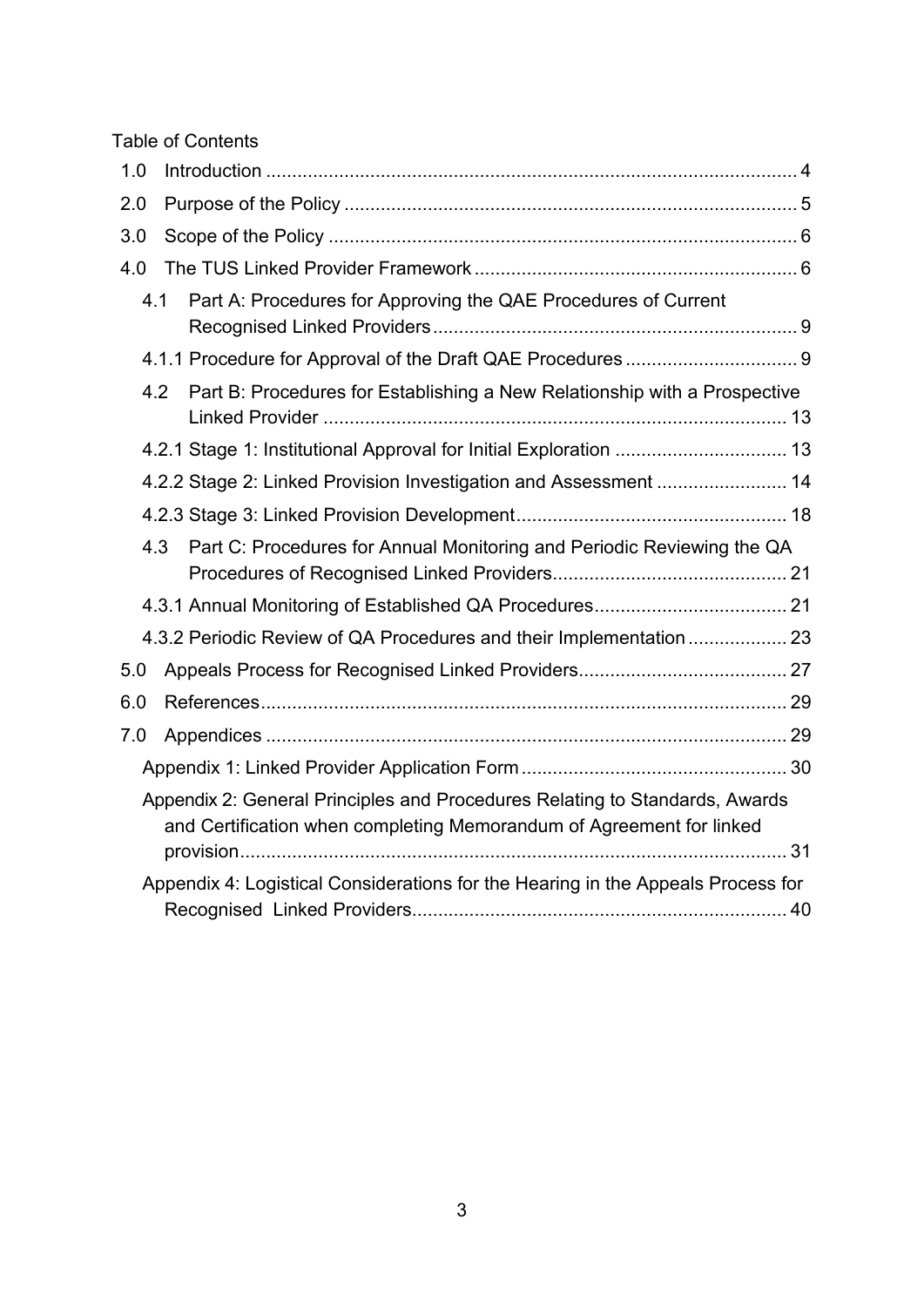## <span id="page-3-0"></span>1.0 Introduction

The Technological University of the Shannon: Midlands Midwest (hereafter referred to as TUS or the Technological University) operates under the Technological Universities Act 2018<sup>[1]</sup>, the Qualifications and Quality Assurance (Education and Training) Act  $2012^{[2]}$  and the Qualifications and Quality Assurance (Education and Training) (Amendment) Act 2019[3]. Pursuant to the Qualifications and Quality Assurance (Education and Training) (Amendment) Act 2019, TUS is an autonomous independent awarding body to level 9 of the National Framework of Qualifications (NFQ) and as such is a recognised Designated Awarding Body (DAB). Designated Awarding Bodies are those bodies with the authority in law to make awards. The Qualifications and Quality Assurance (Education and Training) Act 2012 establishes the concepts of a Designated Awarding Body and a Linked Provider. The 2012 Act, defines Designated Awarding Body (as amended by the Technological Universities Act<sup>[1]</sup> 2018 and the 2019 (Amendment) Act) (Section 2 (1)) and Linked Provider (as amended by the 2019 Act) (Section 2 (3)) as follows:

# Designated Awarding Body (DAB)

*"a previously established university, the National University of Ireland, an educational institution established as a University under section 9 of the Act of 1997, a technological university, an Institute of Technology, the Dublin Institute of Technology and the Royal College of Surgeons in Ireland"*

## Linked Provider

*"a provider that has a place of business in the State and is not a designated awarding body but enters into an arrangement with a designated awarding body under which arrangement the provider provides a programme of education and training that satisfies all or part of the prerequisites for an award of the designated awarding body".* 

Pursuant to Sections 28 (1) of the 2012 Act, as amended by the 2019 (Amendment) Act, "*each relevant provider, linked provider and associated provider shall establish procedures in writing for quality assurance for the purposes of establishing, ascertaining, maintaining and improving the quality of education, training, research and related services the provider provides*". Furthermore, pursuant to Section 28 (6) of the 2012 Act, "*a relevant provider or linked provider who organises or procures a programme of education and training which is provided, wholly or partly, by another person shall, in so far as the procedures to be established by the relevant provider or linked provider under subsection (1) relate to that part of the programme provided by that person, agree those procedures with that person*". Section 33 (1) of the Act states that a Linked Provider shall submit a draft of its proposed procedures to the relevant DAB for approval. Therefore the 2012 Act places an obligation on DABs to approve,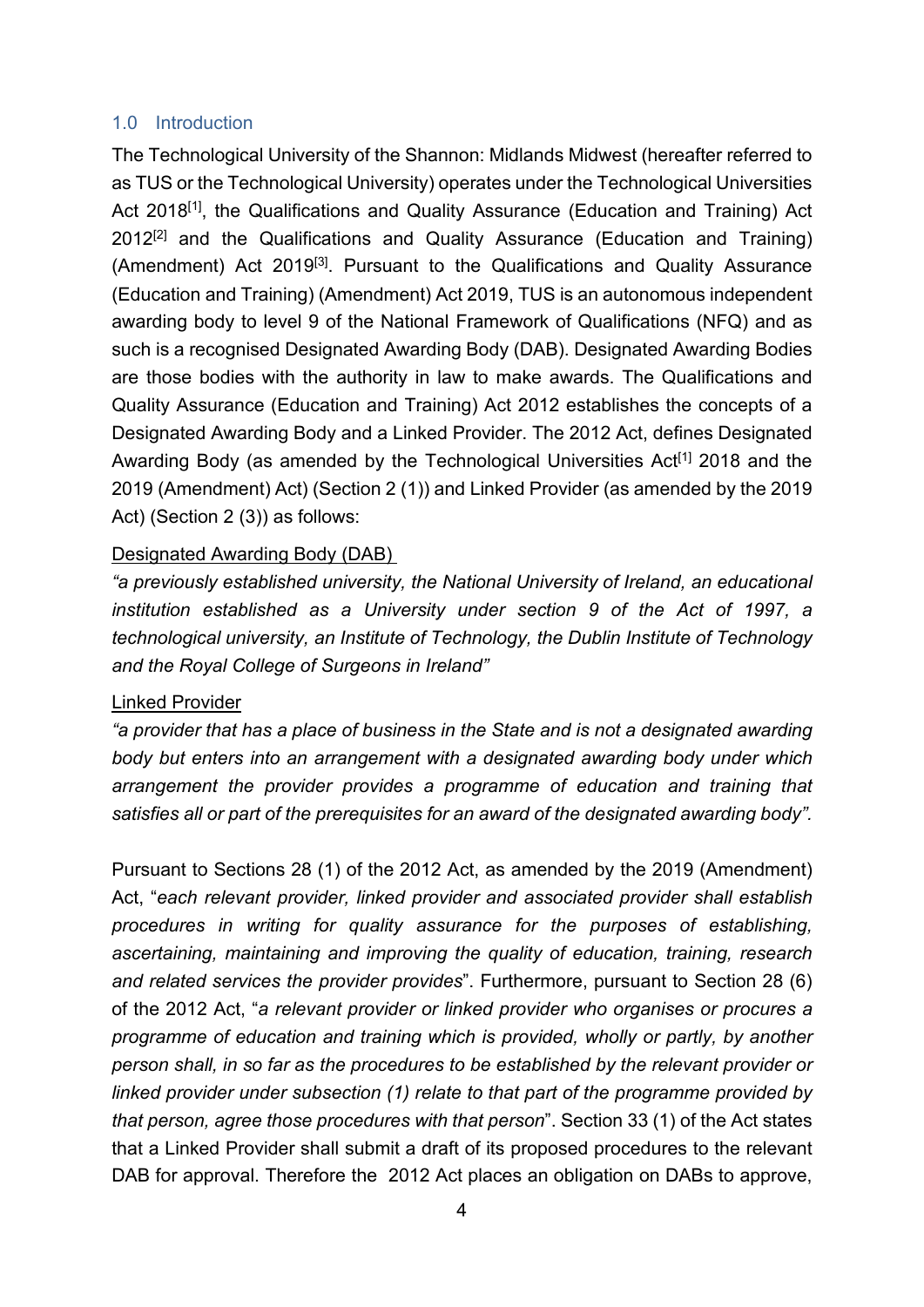monitor and review its Linked Providers' quality assurance (QA) procedures.

As a result of the Technological University Act (2018) the Technological University of the Shannon: Midlands Midwest falls under the definition of a DAB. As such, TUS recognises its statutory responsibilities in respect of Linked Providers and commits to meeting those responsibilities.

The provisions of the Act are supported by *Sector-specific Quality Assurance*  Guidelines for Designated Awarding Bodies<sup>[4]</sup>, published by Quality and Qualifications Ireland (QQI). The guidelines are applicable to designated awarding bodies as autonomous awarding bodies, responsible for their own programmes of education and training, research and related services and for any programmes offered by Linked Providers leading to awards made by the Designated Awarding Body.

Under Section 32 of the 2012 Act, where a Designated Awarding Body is a relevant provider to whom Section 28 applies, and the Designated Awarding Body proposes to make an award in respect of a programme of education and training of a Linked Provider, the Designated Awarding Body shall, in establishing procedures under Section 28, include procedures for:

- (a) consideration and approval of proposed procedures submitted by a prospective linked provider;
- (b) review the effectiveness of procedures established by the Linked Provider under that section;
- (c) review the effectiveness of the implementation by the Linked Provider of those procedures;
- (d) the appointment of an Independent Appeals Person for the purposes of hearing an appeal by a recognised Linked Provider and for the hearing of that appeal.

# <span id="page-4-0"></span>2.0 Purpose of the Policy

The Linked Provider Framework set out in this Policy provides a basis for TUS to exercise its statutory obligations as a DAB and it takes due regard of the *QQI Sectorspecific Quality Assurance Guidelines for Designated Awarding Bodies*.

As outlined in the Policy, the relationship between TUS and its Linked Providers will largely be framed by inter-institutional Memorandums of Understanding (MoU) and Memorandums of Agreement (MoA) in addition to the quality assurance enhancement (QAE) oversight arrangements articulated in this framework document. TUS will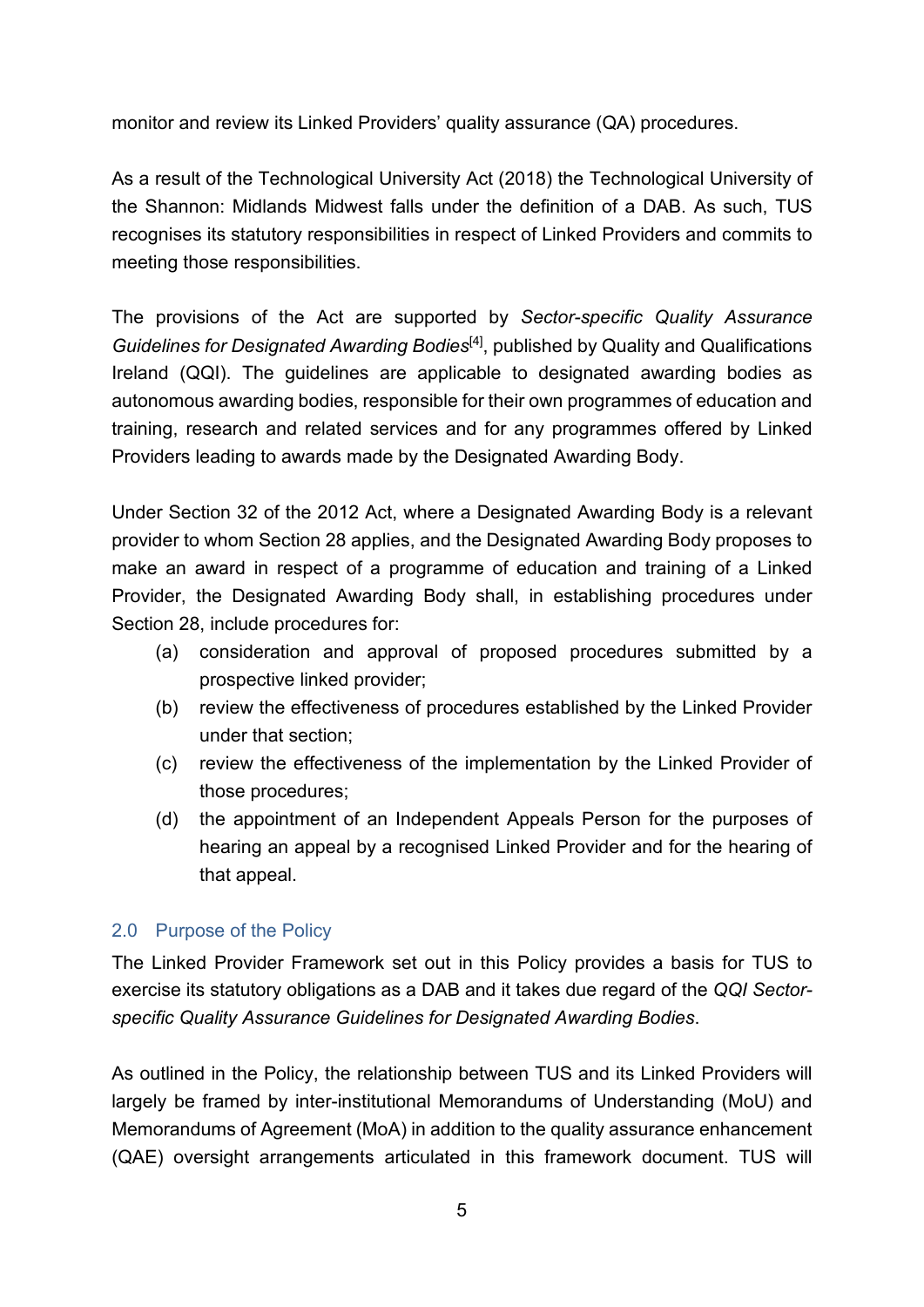consider entering a Linked Provider relationship (referred to in this document as 'linked provision') with third-party educational providers on a case-by-case basis. TUS will enter into such a relationship only after if (i) the relationship aligns to the strategic aims and objectives of TUS and is compatible with and supports the *TUS Policy on Quality*  Assurance and Enhancement<sup>[5]</sup> and (ii) it can be demonstrated that the statutory requirements associated with linked provision can be fully met. This includes compliance with the *Standards and Guidelines of the European Higher Education Area* (ESG 2015)[6] , the *QQI Core Statutory Quality Assurance Guidelines*[7] and the *QQI Sector-specific Quality Assurance Guidelines for Designated Awarding Bodies*. [4]

# <span id="page-5-0"></span>3.0 Scope of the Policy

The purpose of the policy is to set out the approach of TUS to linked provision and to specify the Institutional approach to:

- a) meet its statutory obligations as a Designated Awarding Body;
- b) articulate an Institutional Framework in respect of its Linked Providers;
- c) present procedural documentation that facilitates the implementation of this framework;
- d) clarify governance and oversight responsibilities in relation to linked provision;
- e) provide information in a transparent manner to interested parties, internal and external to TUS, in relation to its linked provision policy and procedures;
- f) provide assurance to interested parties that TUS's linked provision arrangements are in line with national statutory requirements.

It is acknowledged that TUS has established a broad range of collaborative provision relationships under its status as a delegated authority and that the majority of these relationships would not be categorised as Linked Provision/Linked Provider as outlined in Section 1.0. A separate process will be initiated by TUS Management for the identification of Institutions whose existing links with TUS are such that the term 'Linked Provider', as defined in the 2012 Act, (and as amended by the 2019 Act) is applicable. While this policy does not set out the parameters of that process, this policy will apply to any Linked Provider relationships that are identified by that process. The policy will also apply to any new prospective Linked Provider relationships established in the future.

# <span id="page-5-1"></span>4.0 The TUS Linked Provider Framework

The overarching procedures governing Linked Provision are consolidated into an integrated framework constituting three Parts (Figure 1):

Part A: Approving the relevant QAE procedures of current recognised linked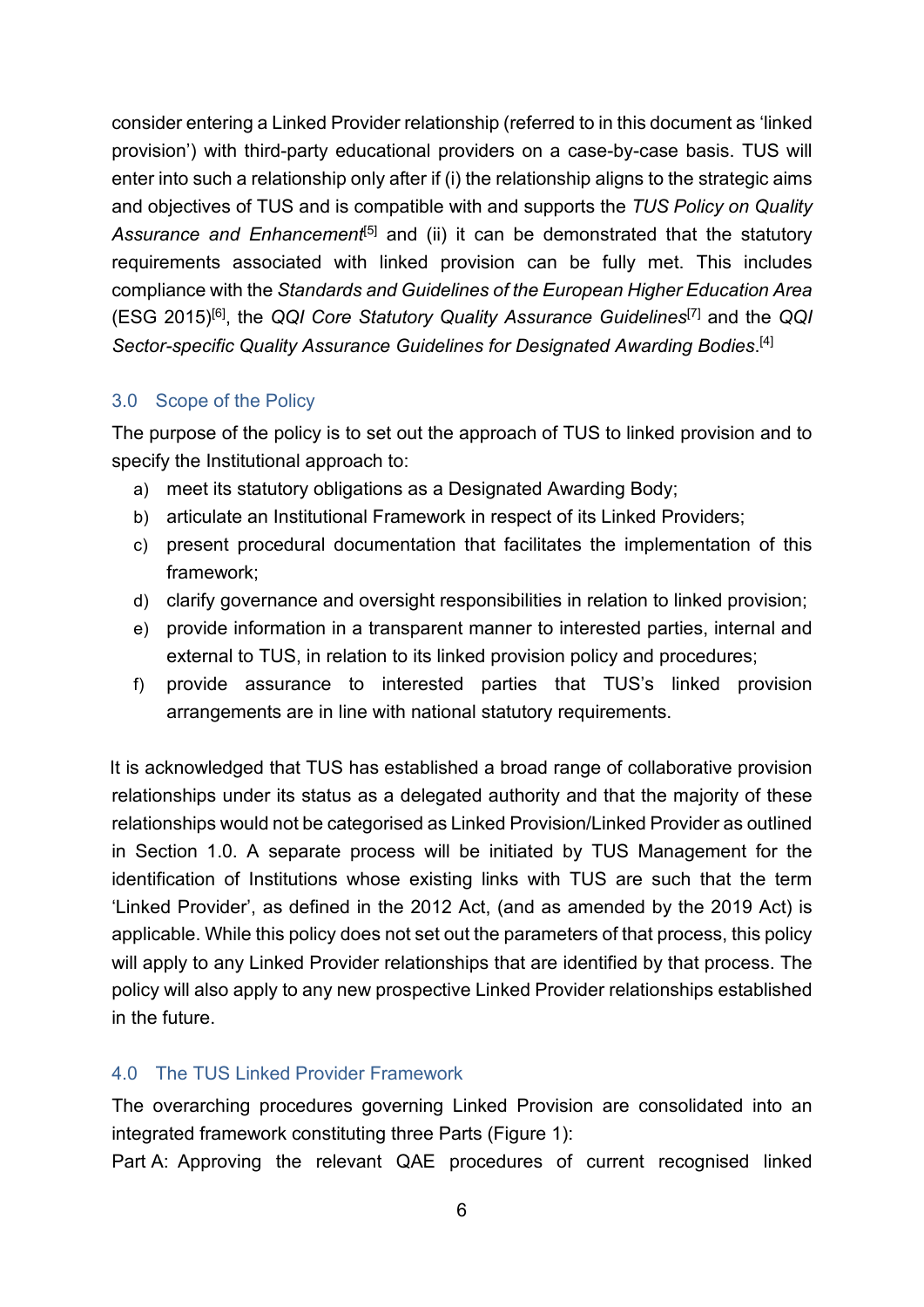providers;

- Part B: Establishing a relationship with prospective linked providers; and
- Part C: Annual monitoring and periodically reviewing the relevant QAE procedures of recognised Linked Providers.

*TUS would like to acknowledge that this Linked Provider Framework has been adapted from the Linked Provider Framework implemented at the University of Limerick*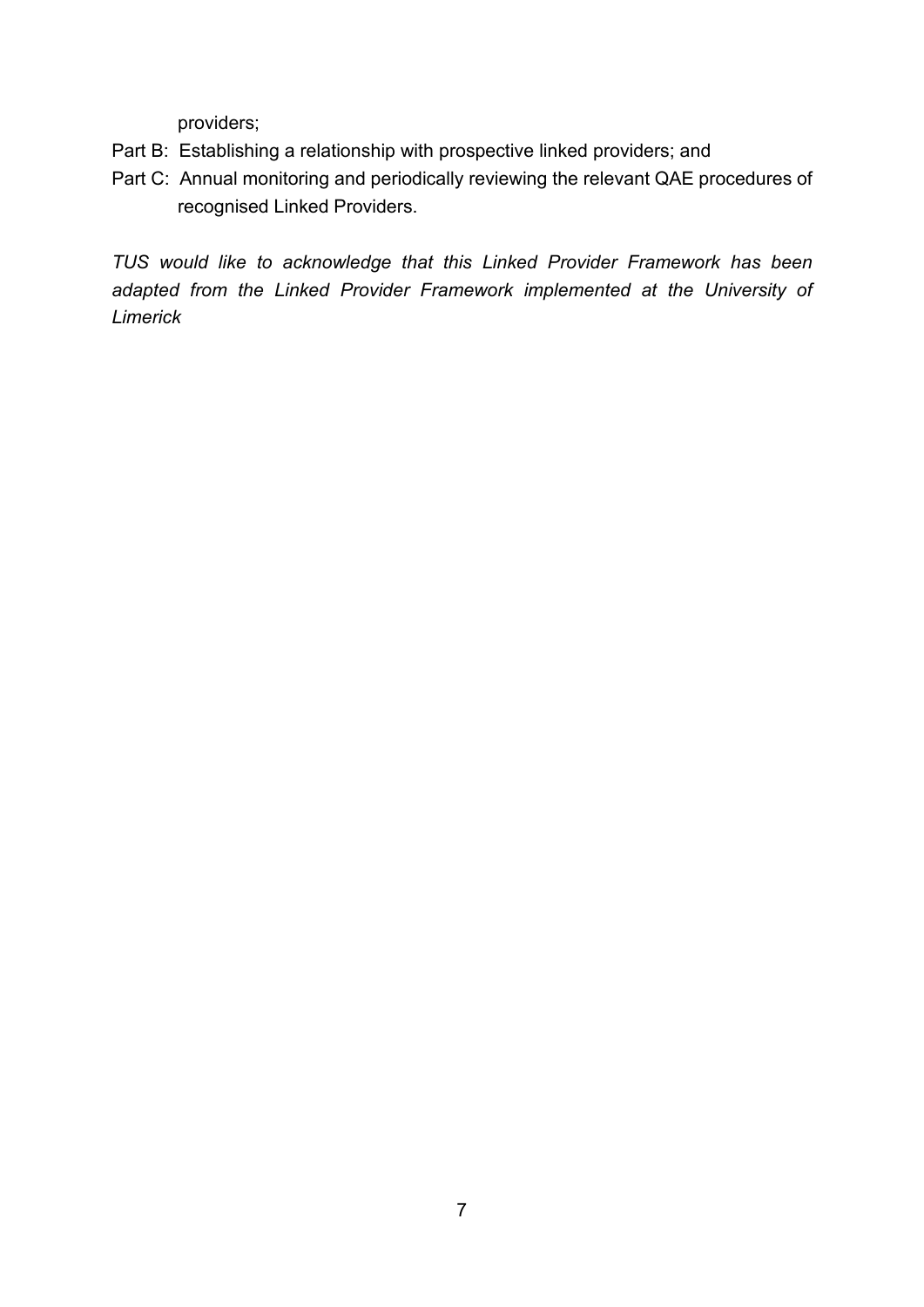

**Figure 1. TUS Linked Provider Framework**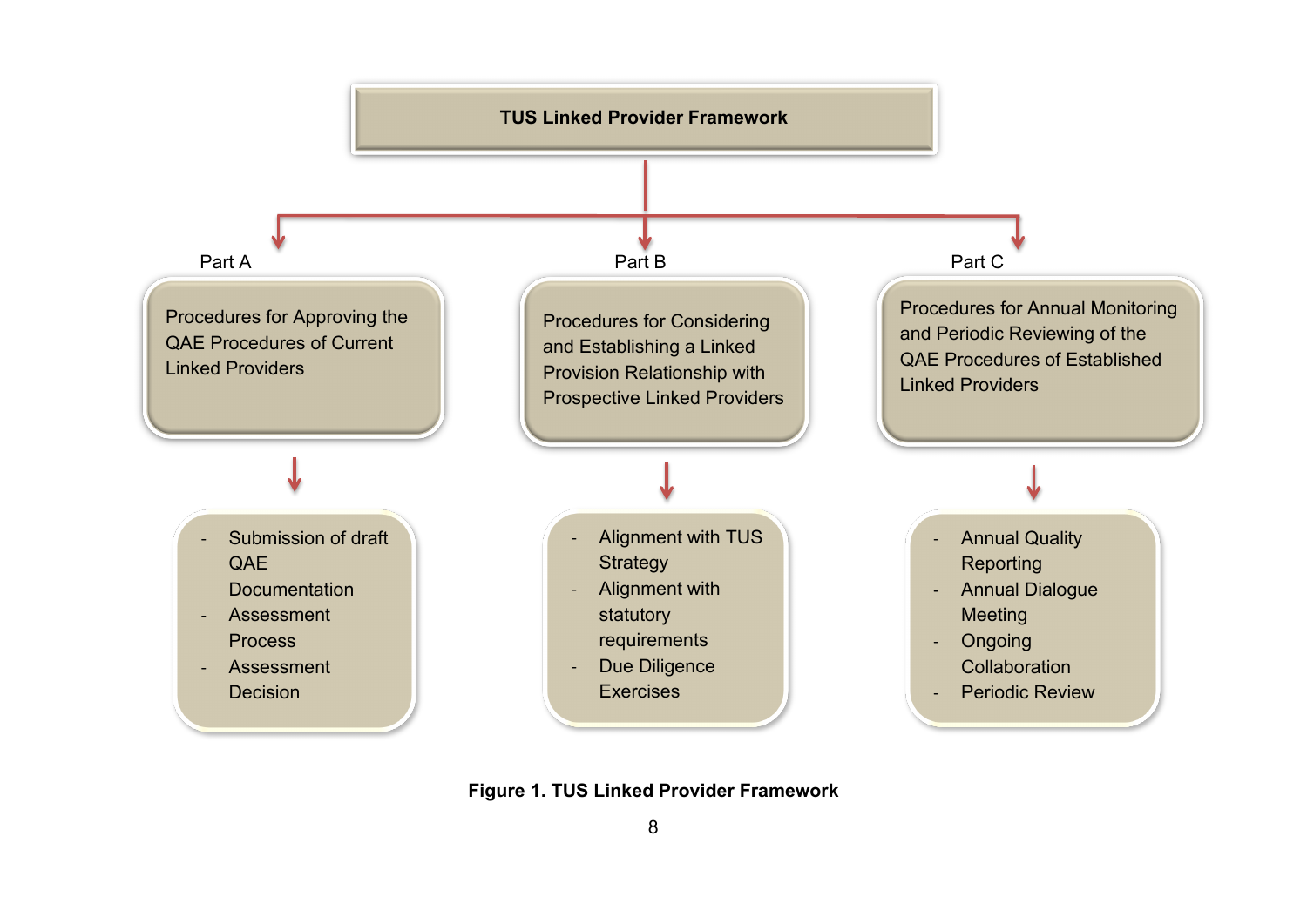# <span id="page-8-0"></span>4.1 Part A: Procedures for Approving the QAE Procedures of Current Recognised Linked Providers

This Part of the framework specifies the procedures that TUS (as a DAB) will apply when considering for approval the QAE procedures of its existing Linked Providers. It applies to Institutions whose existing links with TUS are such that the term 'Linked Provider', as defined in the 2012 Act, (and as amended by the 2019 Act) can be applied to those institutions described herein as 'current' recognised linked providers. The statutory basis of Linked Providers and their relationship to Designated Awarding Bodies has been described in Section 1.0.

These procedures are designed to formalise and, if necessary, facilitate the realignment of existing inter-institutional QAE arrangements and oversight to ensure alignment with statutory obligations. Additional inter-institutional arrangements, such as those specified in, or underpinned by, an MoU/MoA or localised (e.g. programmelevel) arrangements and oversight will continue to operate with a view to complementing this process in terms of the totality of the inter-institutional relationship.

As well as being informed by relevant sections of the 2012 Act<sup>[2]</sup>, these procedures are informed by the *QQI [Sector-Specific Quality Assurance Guidelines](http://www.qqi.ie/Downloads/Sector-Specific%20QAG%20DAB-V2.1.pdf) for Designated* A*warding Bodies* (2016) developed by Quality and Qualifications Ireland <sup>[4]</sup>.

Part C of this Framework, namely, *Procedures for Monitoring and Reviewing the QA Procedures of Established Linked Providers,* is also applicable to all TUS recognised Linked Providers.

#### <span id="page-8-1"></span>4.1.1 Procedure for Approval of the Draft QAE Procedures

- a) In consultation with the Vice President Academic Affairs and Registrar (VPAAR), the Head of Quality (HOQ) invites the Linked Provider to submit a completed application form as set out in Appendix 1. The application must be accompanied by the Linked Provider's draft QAE procedures (as specified, for example, in a Quality Manual) and any related documentation requested by the HOQ. The precise nature of the related documentation required is determined by the HOQ in consultationwith the VPAAR, as appropriate to context.
- b) The HOQ reviews the application form for completeness and checks that all the requested documentation has been submitted. The HOQ may subsequently request the Linked Provider to submit additional documentation.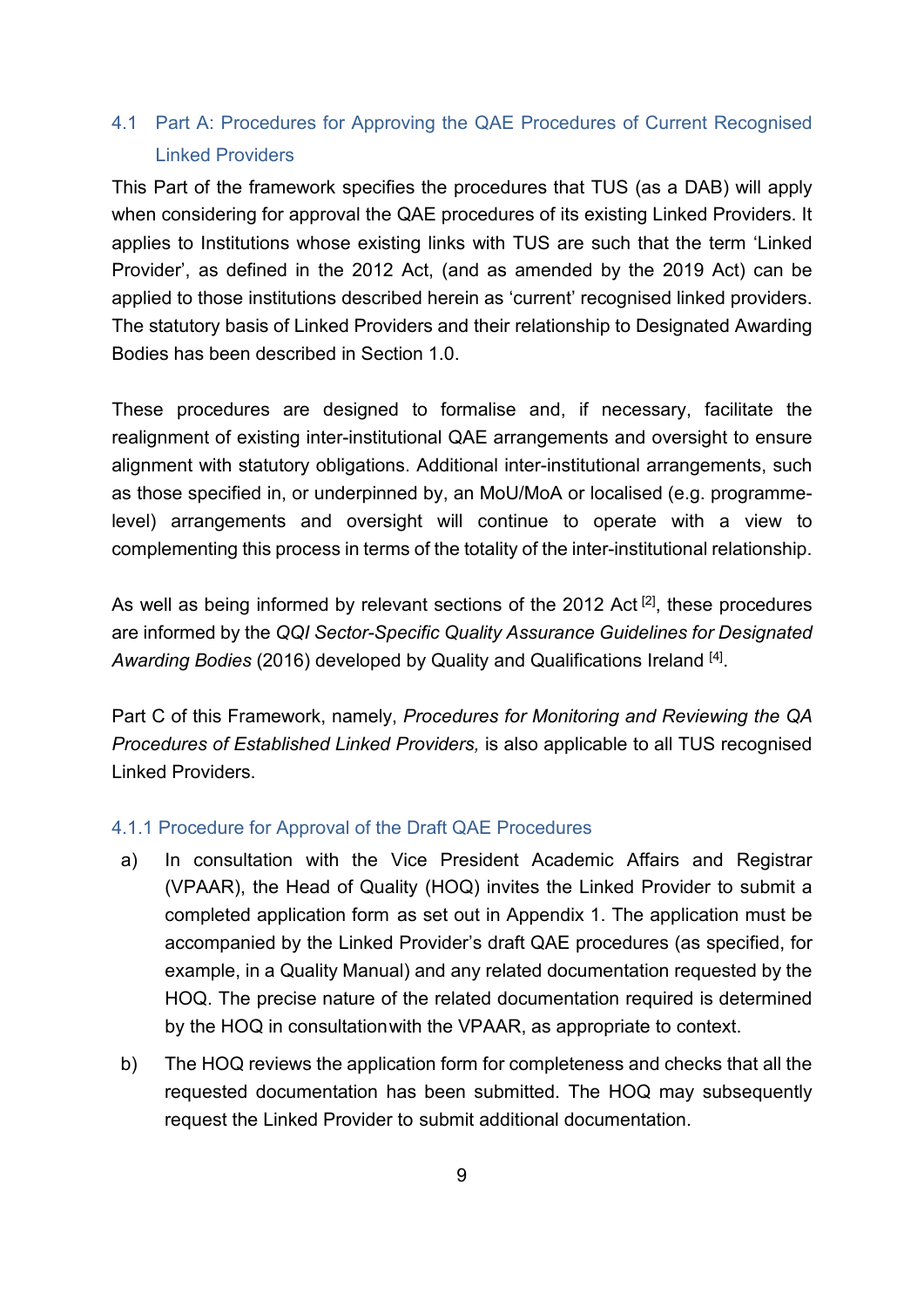- c) The VPAAR or their nominee convenes a Linked Provider Assessment Panel to consider the provider's QAE procedures. The assessment panel will comprise:
	- VPAAR (Chair) or nominee
	- Dean of Faculty or nominee
	- Head of Department
	- A member of the Academic Council Sub-committee on Quality and Academic Standards, as nominated by the VPAAR
	- HOQ
	- The VPAAR may seek external input if deemed appropriate.
- d) During its review of the Linked Provider's QAE procedures, the Assessment Panel assesses the extent to which the Linked Provider has met the relevant requirements, i.e. compliance with statutory requirements and alignment with the TUS's frameworks, policies and guidelines.
- e) At its discretion, the panel may elect to seek additional information and/or request meetings with Linked Provider representatives. It may also conduct site visits to the Linked Provider or seek additional information or input from any third party it deems appropriate.
- f) Following its review of the Linked Provider's QAE procedures, the assessment panel agrees torecommend one of the following four outcomes:
	- 1. approve the proposed procedures as presented;
	- 2. approve the proposed procedures as presented but include specific recommendations and timelines for future enhancements;
	- 3. do not approve the procedures but make recommendations, which must be met prior toresubmitting the procedures for approval;
	- 4. do not approve the procedures.

Refer to Actions listed in Table 1 with respect to each outcome.

- f) The recommendation and a short justification are forwarded by the Faculty to the V. P. Council and Academic Council for consideration ratification as appropriate.
- g) Once the recommendation has been approved the VPAAR notifies the Linked Provider of the outcome of the review.
- 5 Any existing MoA is reviewed and a new MoA as a Linked Provider is developed.
- 6 The agreed MoA's are signed by the President of TUS and Chief Officer of the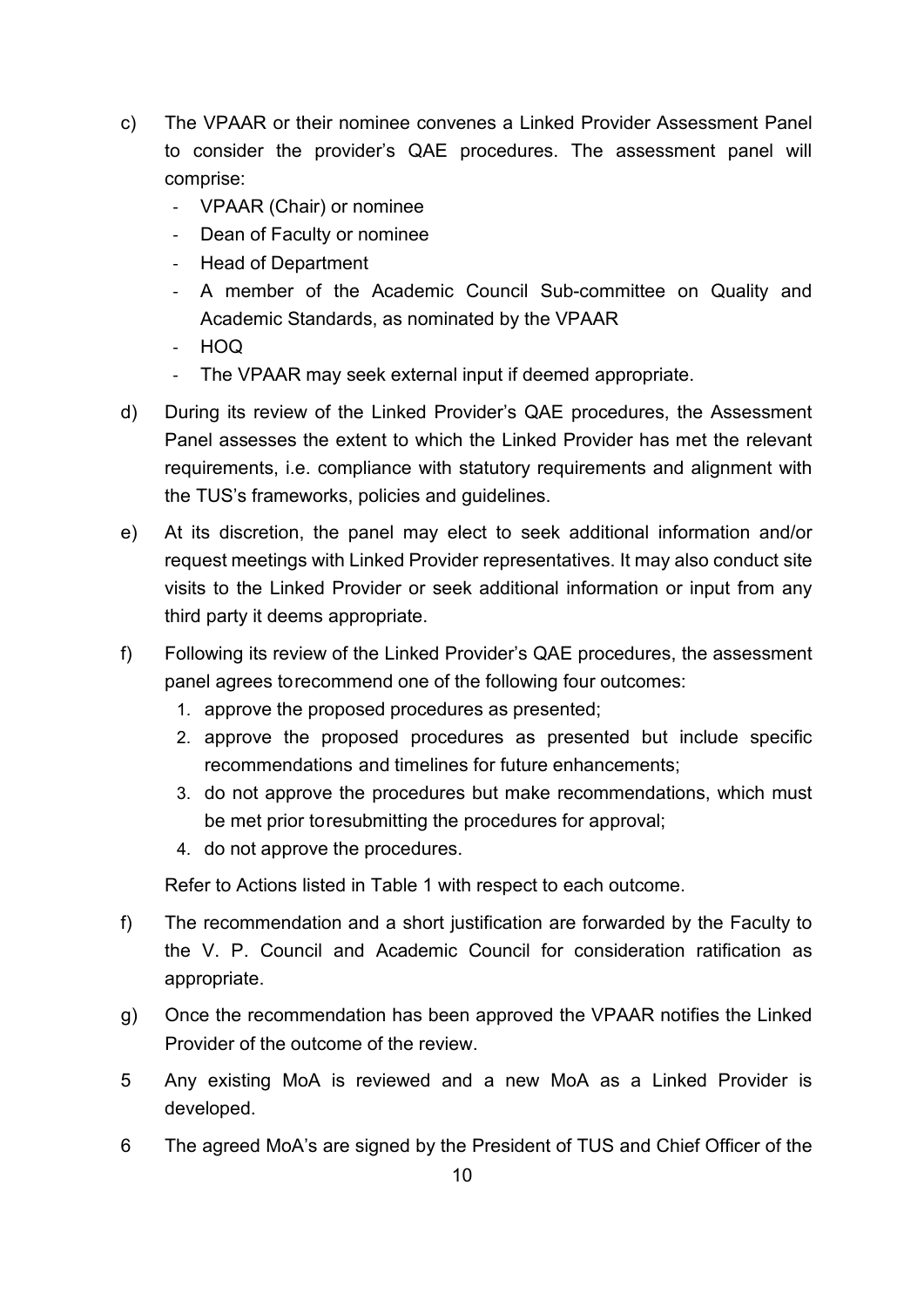Linked Provider

# **Table 1. Actions for specified outcomes (Section 4.1.1 e) of the review of draft QA Procedures of Prospective Linked Providers**

| <b>Outcome</b> | <b>Action</b>                                                                                                                                                                                                                                                                                                                         |  |  |
|----------------|---------------------------------------------------------------------------------------------------------------------------------------------------------------------------------------------------------------------------------------------------------------------------------------------------------------------------------------|--|--|
| Outcome 1      | The Linked Provider publishes the QAE procedures in such<br>form and manner as directed by TUS and provides a copy of<br>the published procedures to TUS.                                                                                                                                                                             |  |  |
| Outcome 2      | Linked<br>Provider implements the enhancement<br>The<br>recommendations, updates the procedures accordingly and<br>provides TUS with a copy of the updated procedures.                                                                                                                                                                |  |  |
|                | The Linked Provider publishes the QAE procedures in such<br>form and manner as directed by TUS and provides a copy of the<br>published procedures to TUS.                                                                                                                                                                             |  |  |
| Outcome 3      | The<br>Linked Provider sets about implementing<br>the<br>recommendations and, in due course, resubmits the draft QAE<br>procedures to TUS for approval.                                                                                                                                                                               |  |  |
| Outcome 4      | TUS reserves the right to cease to award the Linked Provider's<br>programme(s). Where TUS does not approve a Linked<br>provider's QA procedures, the Linked Provider may appeal<br>against the decision in accordance with Section 39 (5) of the<br>2012 Act using the Appeals Procedure as set out in Section 5.0<br>of this Policy. |  |  |

A flow diagram illustrating the main stages of the procedures for *Approving the QAE Procedures of an Existing Linked Provider* is presented in Figure 2.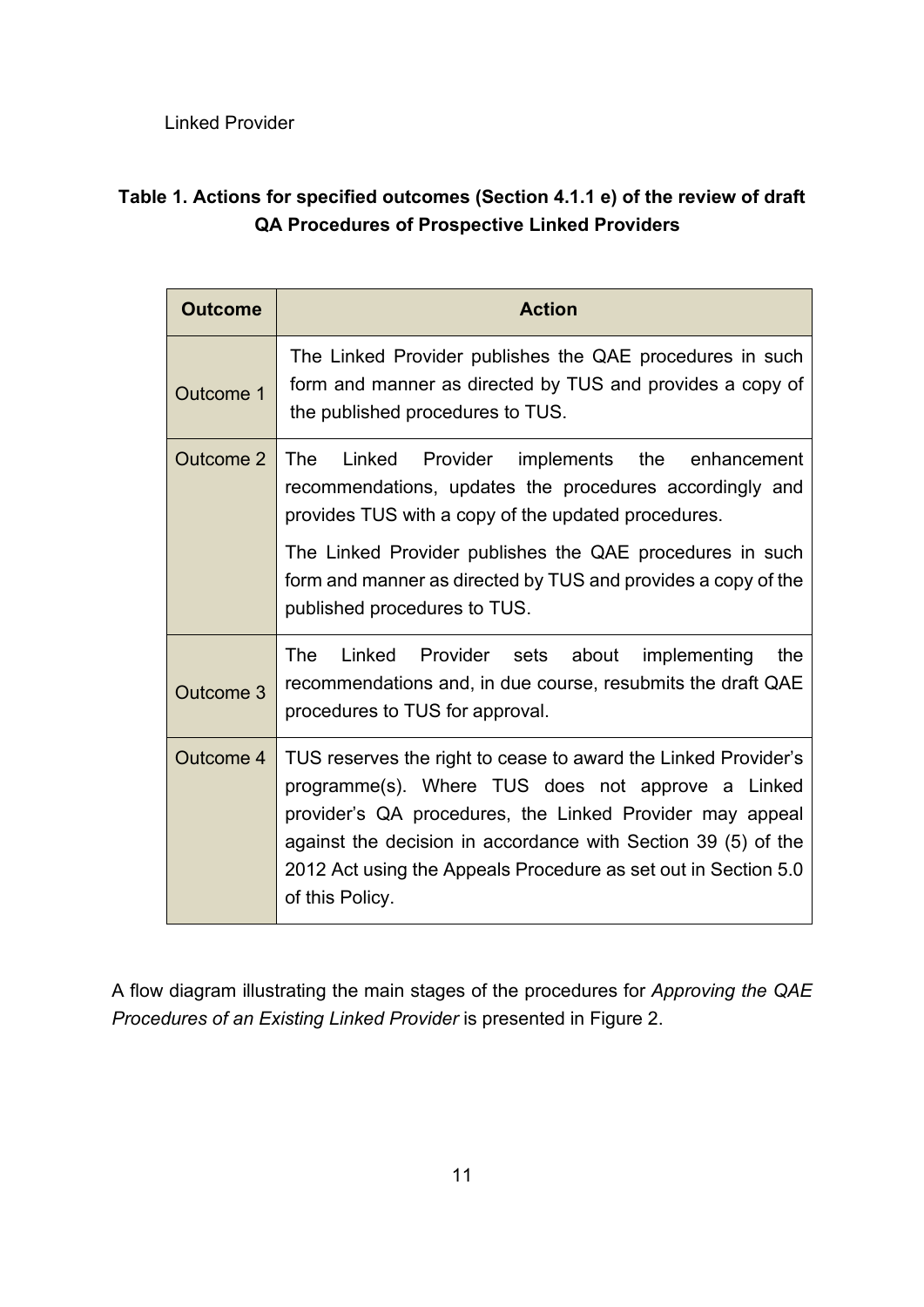

## **Figure 2. Illustration of the Procedures for Approving the QAE Procedures of an Existing Provider**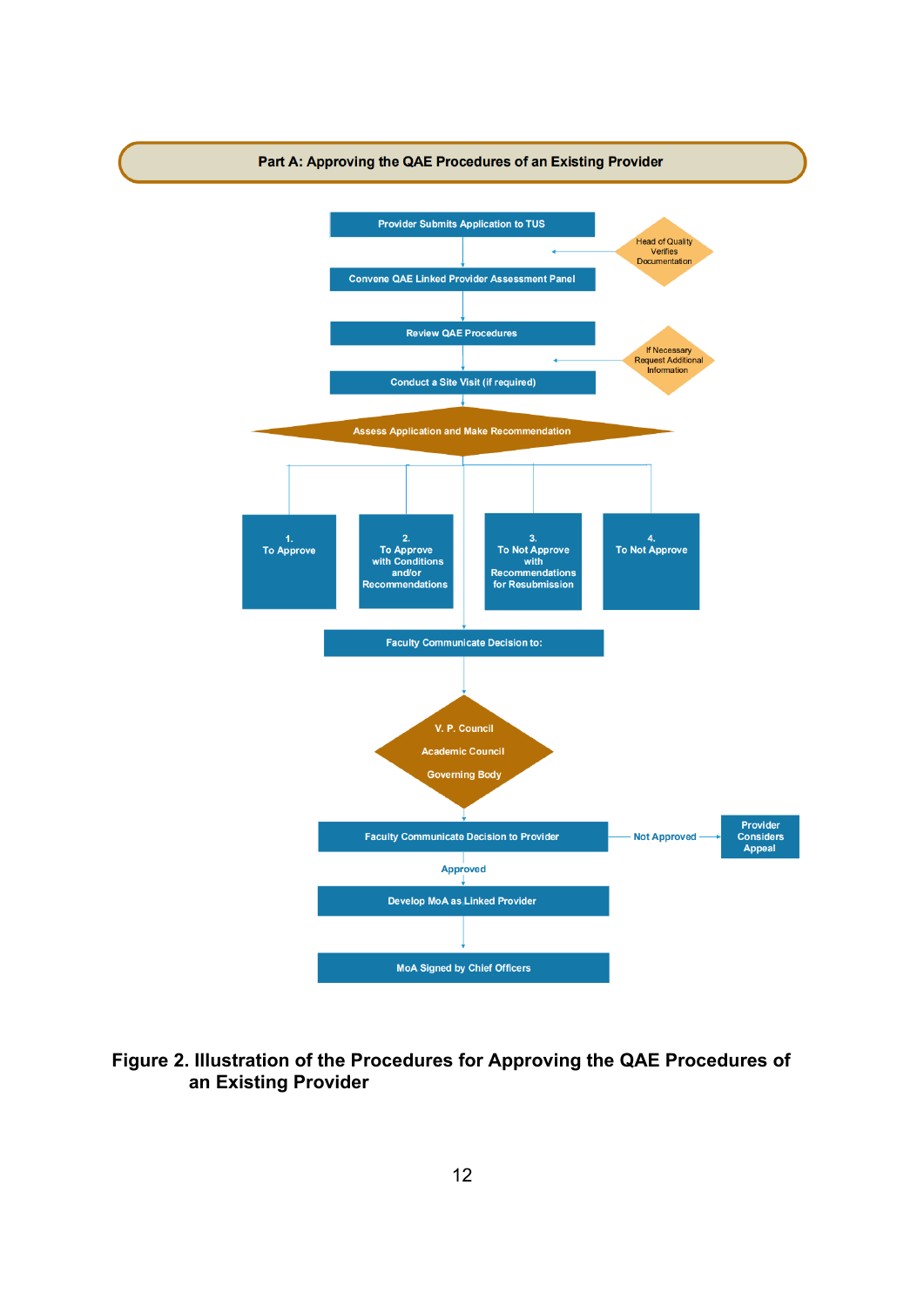# <span id="page-12-0"></span>4.2 Part B: Procedures for Establishing a New Relationship with a Prospective Linked Provider

This section of the Framework describes the procedures TUS will follow in considering establishing a linked provision relationship with a prospective (new) Linked Provider and, if appropriate, when establishing such a relationship. The relevant statutory requirements as specified in the relevant Acts[1],[2],[3] and the QQI Sector-specific Quality Assurance Guidelines for Designated Awarding Bodies<sup>[5]</sup> are incorporated into these procedures.

There are three discrete stages to establishing a prospective Linked Provider relationship as outlined in Figure 3.



# **Figure 3. Overview of the stages for Establishing a prospective Linked Provider relationship**

## <span id="page-12-1"></span>4.2.1 Stage 1: Institutional Approval for Initial Exploration

It is recognised that proposals for linked provision may arise from a range of sources including strategic alliances between higher education providers and the emergence of common teaching or research interests in different institutions. The commencement of any linked programme provision typically involves a Dean of Faculty/School and/or Head of Department undertaking exploratory discussions with, and preliminary background research on, potential linked partners.

Any planned linked provision activity shall be notified to the relevant Dean of Faculty/School by the Proposed submitting an Outline Statement. The Dean of Faculty/School submits the Outline to the V. P. Council and requires a positive recommendation from the V. P. Council to proceed to full investigation. This allows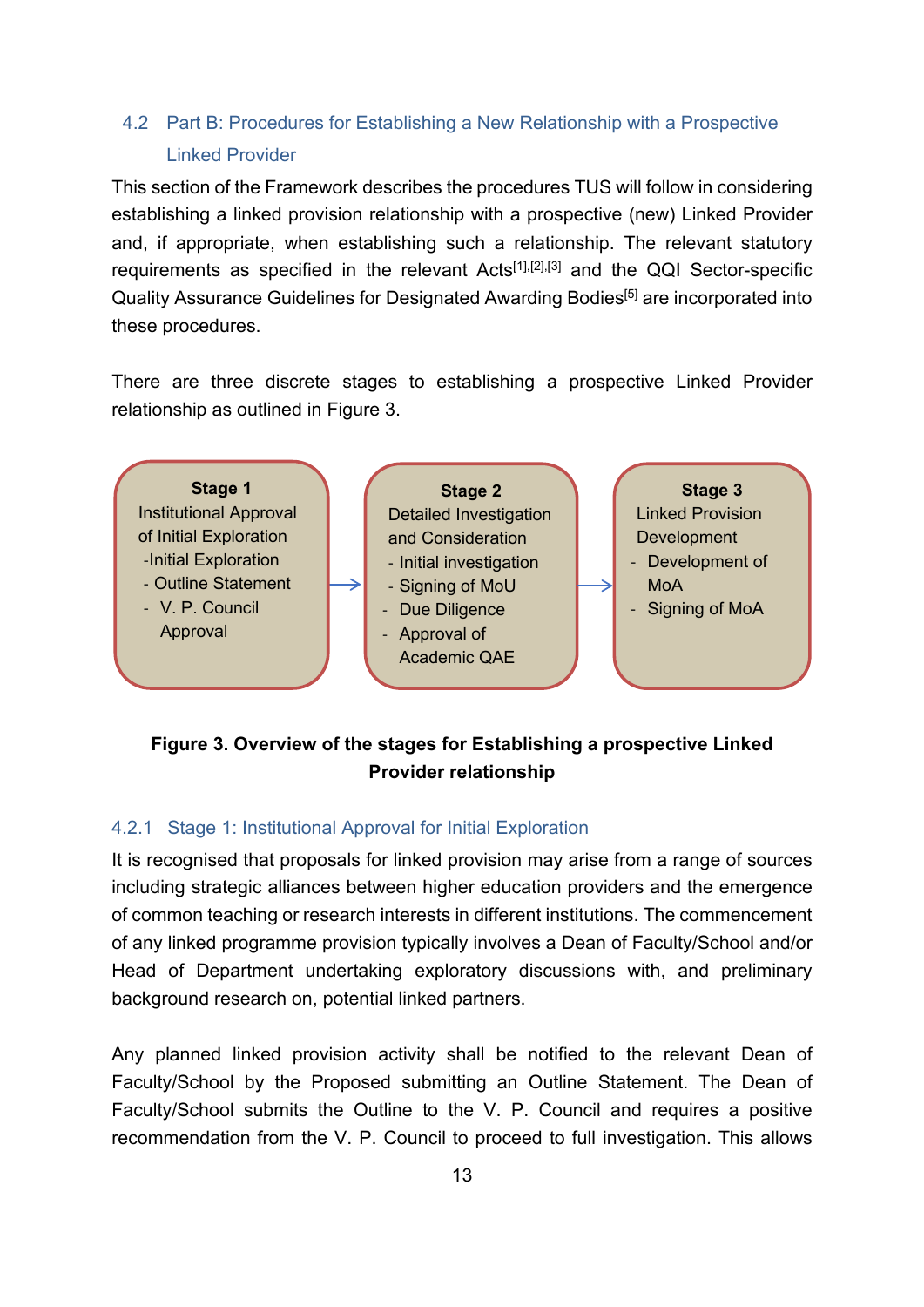any emerging arrangement to be governed and managed strategically and systematically and in full integration with the overall strategic goals and development plan of TUS.

The Outline Statement sets out overall parameters of the linked provision proposal in terms of:

- strategic justification;
- legal considerations;
- negotiation and development;
- management and/or oversight;
- quality assurance;

-

- nature and ownership of programmes and awards;
- programme(s) involved and programme validation;
- delivery and assessment mechanisms;
- professional/regulatory body recognition;
- learner entitlements; and
- business case and estimate of costs.

While the individual points do not require elaboration in detail, the Outline Statement needs to provide sufficient information on each point to allow for an informed decision on the part of the V. P. Council. The V. P. Council considers the proposal as detailed in the Outline Statement and makes one of the following recommendations:

- a) grants approval to perform a detailed investigation and consideration of the linked provision proposal;
- b) requests further information and the resubmission of the Outline Statement;
- c) does not grant approval to proceed with the proposed investigation.

## <span id="page-13-0"></span>4.2.2 Stage 2: Linked Provision Investigation and Assessment

There are two key parts to the linked provision investigation and assessment, namely;

- 1. Due Diligence Investigation
- 2. Assessment of the QAE System of the Proposed Linked Provider

The intending collaborators sign a Memorandum of Understanding (MoU) that will enable the sharing of information to enable a Due Diligence Investigation and an assessment of the QAE procedures of the Linked Provider and to be completed. The MoU will be established prior to these steps to set the enabling framework for the sharing of confidential information including a data sharing agreement. Both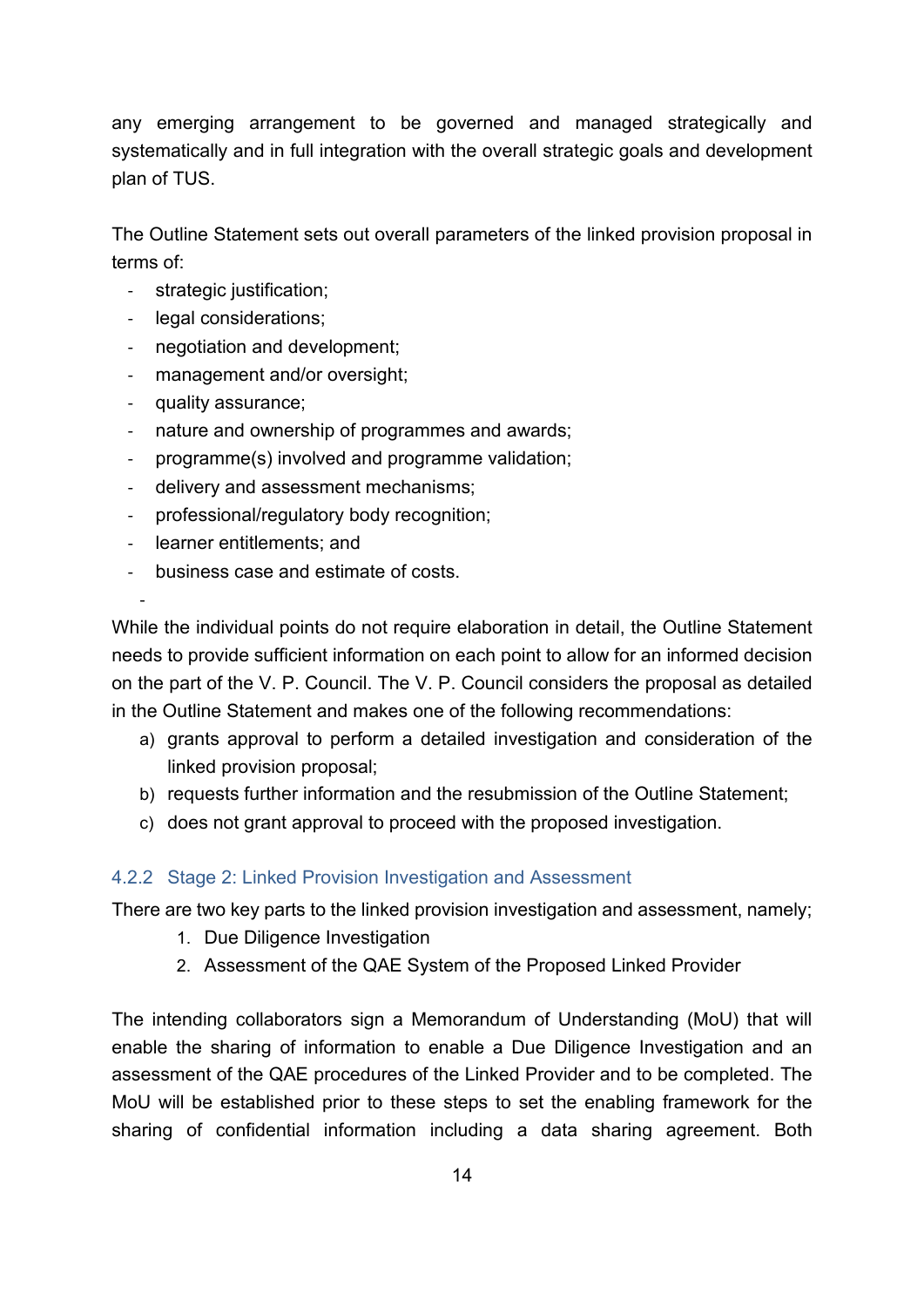institutions shall ensure full compliance the EU General Data Protection Regulation  $(GDPR)^{[8]}$  and Data Protection Acts 1988–2018<sup>[9]</sup> and with the TUS Data Governance Policy.[10] The President, or their designee, signs any MoU on behalf of TUS. The MoU must be countersigned on behalf of any other party by a representative of similar status and with the authority to enter into such an agreement.

## 4.2.2.1 The Due Diligence Investigation

The due diligence process helps to determine the level and likelihood of exposure that might be anticipated and how it should be contained and managed. The paramount consideration informing any risk assessment must be learner protection.

- a) Overall oversight over the due diligence search related to a proposed collaborative arrangement remains with the V. P. Council.
- b) The due diligence involves a detailed investigation of the proposal under five key risk areas and will take account of the guidance for due diligence provided in the *QQI Sector-specific Quality Assurance Guidelines for Designated Awarding Bodies*[4] . The five key risk areas are:
	- 1. financial risk;
	- 2. legal risks;
	- 3. academic risks;
	- 4. operational risks;
	- 5. reputational risk.
- c) Responsibility for the conduct of due diligence enquiries into Financial and Legal Risks will lie with the Office of the Vice President of Finance and Corporate Governance, unless otherwise determined by the President.
- d) Responsibility for due diligence enquiries into Academic Risks will lie with the Office of the Vice President of Academic Affairs and Registrar, unless otherwise determined by the President.
- e) Responsibility for due diligence enquiries into Operational and Reputational Risks will be determined by the V. P. Council on a case-by-case basis, depending on the nature of the potential risk. Operational and Reputational risks will intrinsically form a part of the investigation of the financial, legal and academic risks.
- f) TUS will establish detailed criteria for evaluation of the risk categories that align with the specific context of the proposed Linked Provider context.
- g) TUS will require the prospective partners to conduct a self-evaluation against those criteria and submit relevant documentation as required to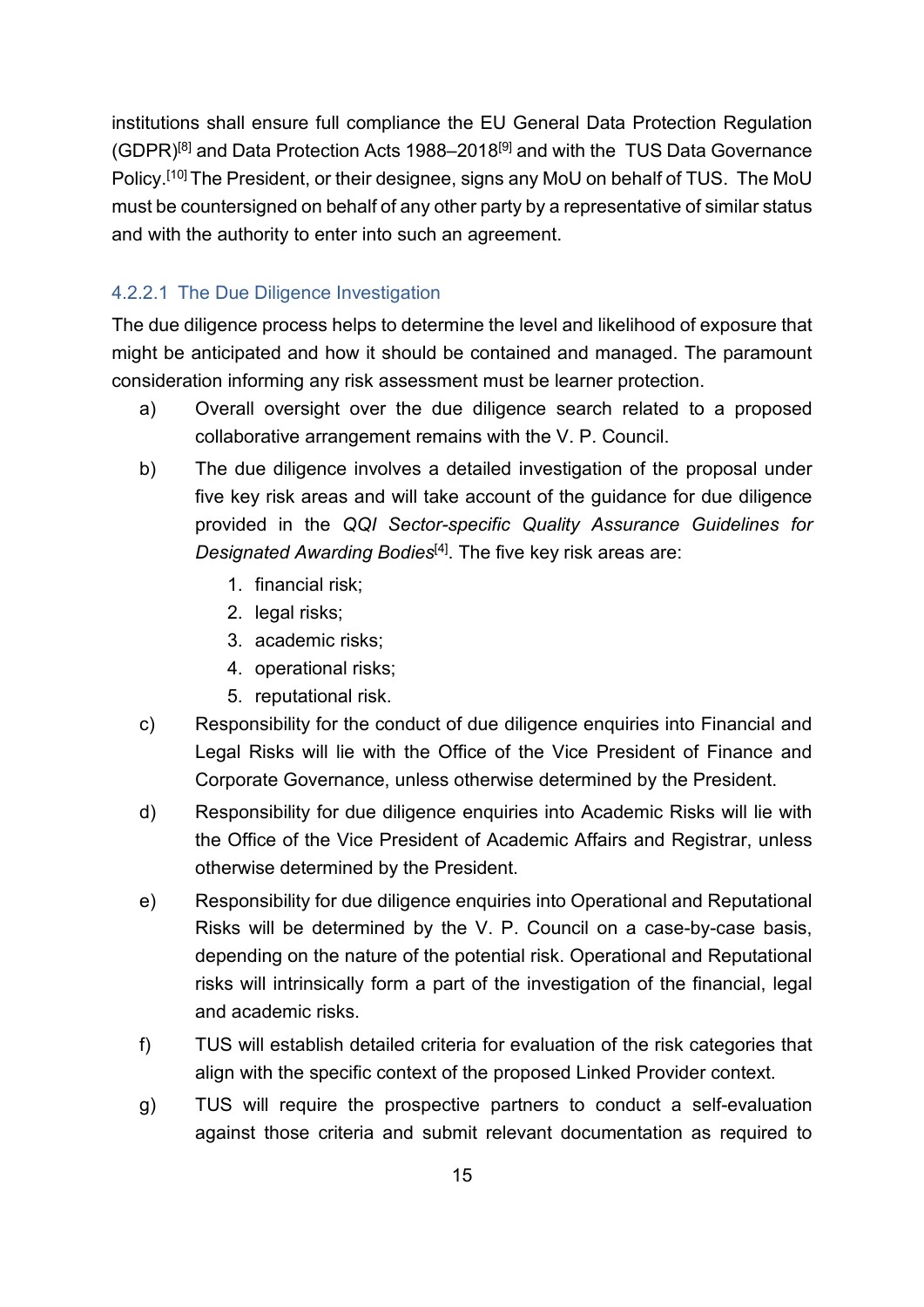complete the due diligence investigation. Independent validation of the selfevaluation may be required along with independent investigations.

- h) Given the developmental nature of the proposed collaboration, due diligence enquiries should be carried out in consultation with the TUS proposers, and in a manner appropriately respectful of both the proposed partner and the preliminary stage of the discussions.
- i) As part of the due diligence process, provisions will be made for at least one site visit to the prospective Linked Provider by TUS representatives, including a meeting with key stakeholders and a visit to the key learning facilities and resources. This is necessary to ensure that local facilities and infrastructure are adequate in order to validate equivalence of learner experience.
- j) To support the due diligence process, the applicant provides documentation that enables the following requirements to be assessed:
	- legal status, reputation and compliance;
	- financial sustainability;
	- organisational structure, governance and management of QAE;
	- QAE system and procedures;
	- equality, diversity & inclusion policies;
	- additional information as requested by TUS to enable completion of the due diligence investigation.
- g) The recommendation and a short justification are forwarded by the Faculty to (i) the V. P. Council, and (ii) Academic Council via Sub-Committee on Quality Management: Assurance, Enhancement & Integration for their consideration and approval.
- h) The relevant Vice President with responsibility for due diligence in the respective risk area shall collate a report of the due diligence investigation. The Reports shall contain am overall finding and recommendation be submitted to the V. P. Council for consideration.

## 4.2.2.2 Assessment of the QAE System of the Proposed Linked Provider

- a) The prospective Linked Provider submits a Linked Provider Application Form and accompanying documentation as outlined in Appendix 1. The prospective Linked Provider submits its draft QAE procedures (as specified, for example, in a Quality Manual) and any relevant documentation requested by TUS.
- b) The prospective Linked Provider shall be asked to submit an evidence-based self-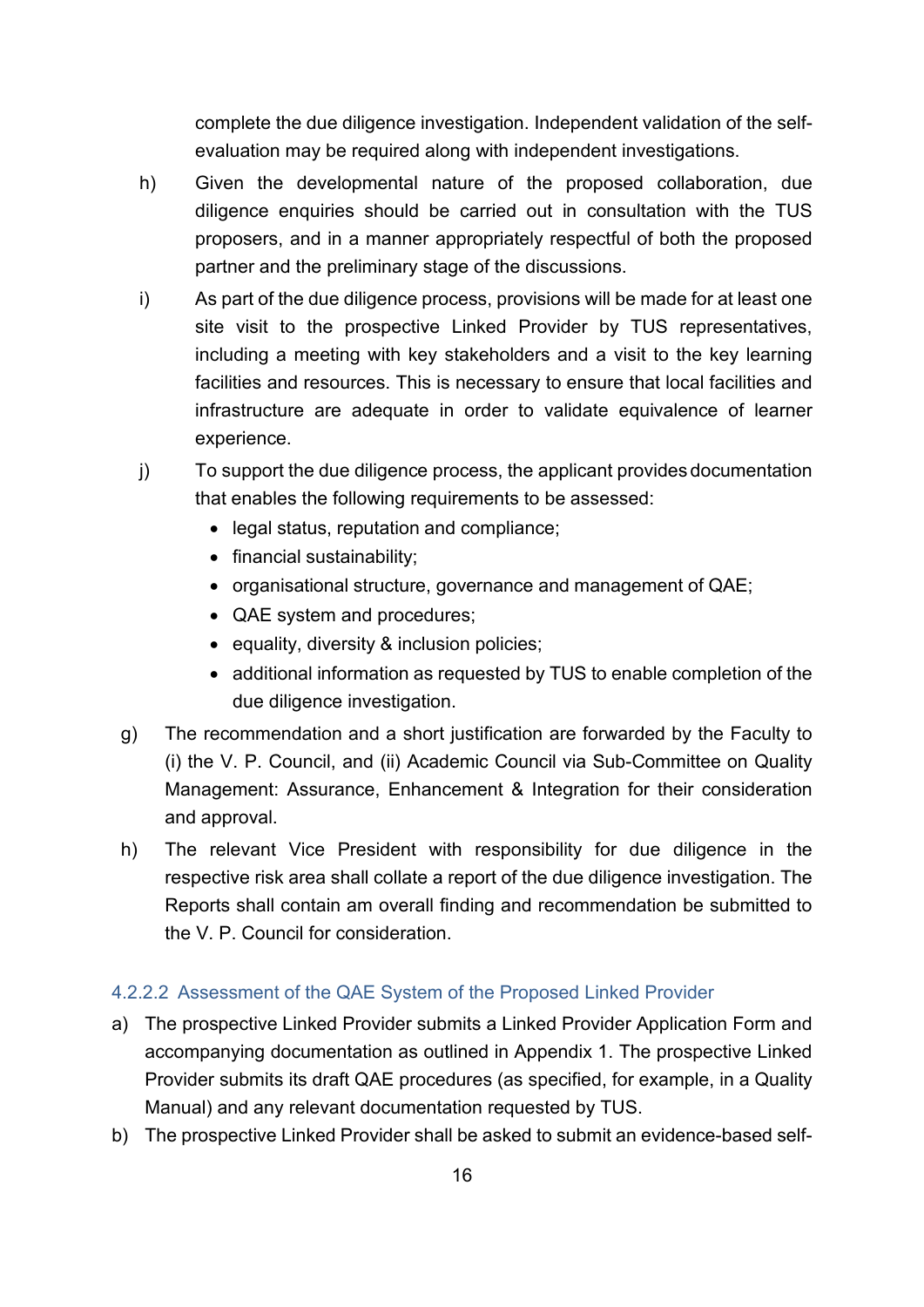assessment of how it complies with relevant statutory QQI QA guidelines.

- c) The VPAAR, convenes a Linked Provider QAE Assessment Panel to assess the QAE System of the prospective linked provider. The membership of the panel shall comprise:
	- VPAAR (Chair) or nominee;
	- Dean of Faculty or nominee;
	- Head of Department or nominee;
	- A member of the Academic Council Sub-Committee on Quality Management: Assurance, Enhancement & Integration, nominated by the VPAAR;
	- An External representative nominated by the VPAAR;
	- HOQ.
- d) The Linked Provider QAE Assessment Panel has two functions:
	- 1. To contribute to an evaluation of academic risks as part of the due diligence exercise described in Section 4.2.2.2; and,
	- 2. To make a finding with respect to the approval of the QAE system of the prospective linked provider.
- e) The Linked Provider Assessment QAE Panel assesses the extent to which the Linked Provider has met relevant (QAE-specific) requirements. Depending on the context, the panel may make a decision based on a desk review and discussion of the documentation submitted. The Panel may also seek third-party input into the process at its discretion.
- f) Following assessment by the panel, the VPAAR, or their nominee, coordinates the collation of a Report of the Linked Provider QAE Assessment Panel.
- g) Following its review of the QAE System, the Linked Provider QAE Assessment Panel may recommend one of the following four outcomes:
	- 1. approve the proposed procedures as presented;
	- 2. approve the proposed procedures as presented but include specific recommendations and timelines for future enhancements;
	- 3. do not approve the procedures;
	- 4. do not approve the procedures but make recommendations, which must be met prior to resubmitting the procedures for approval.

The Report of the Panel is presented to the V. P Council and Academic Council for consideration and ratification as appropriate.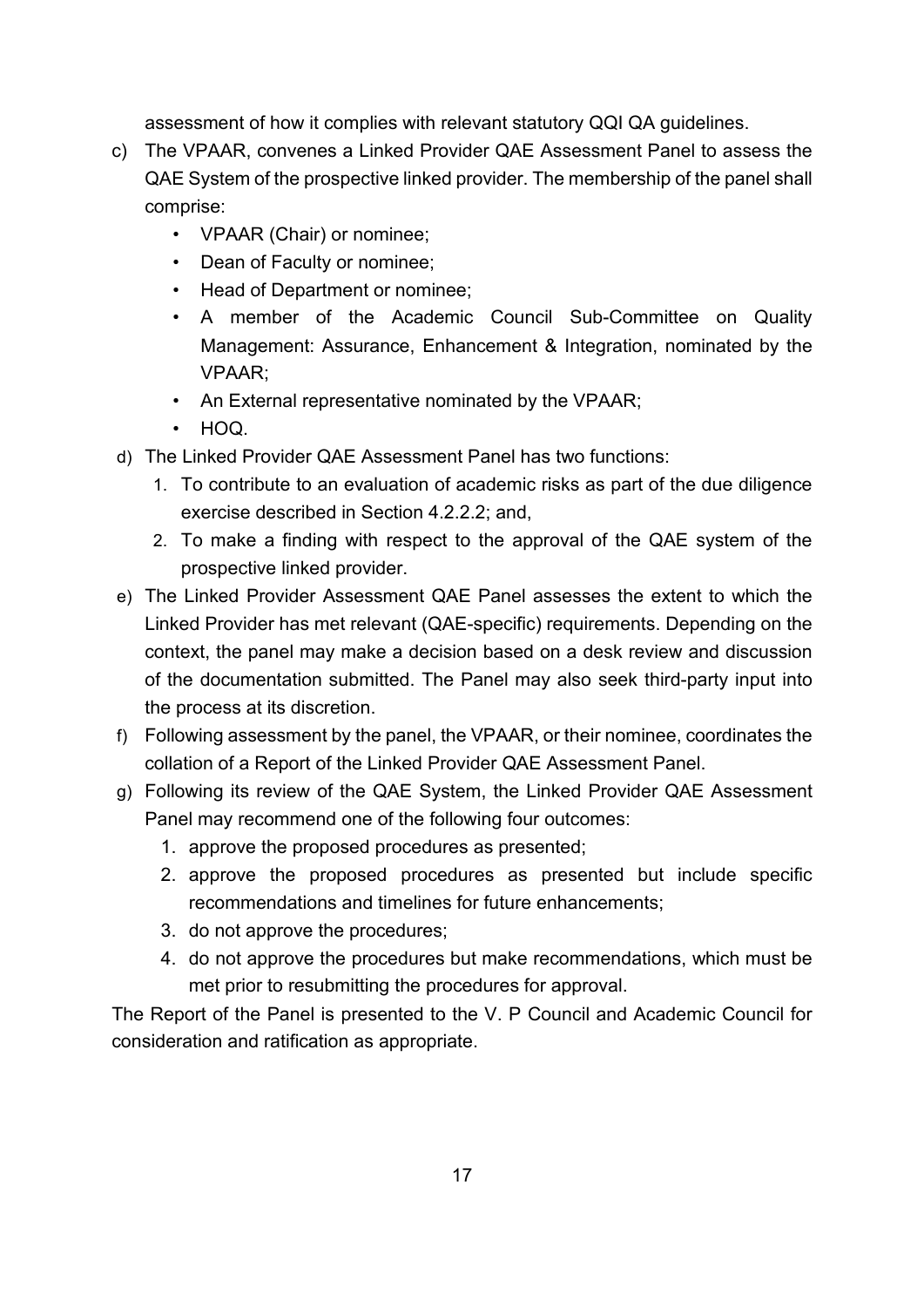# 4.2.2.3 Approval of the Prospective Linked Provider as a TUS Recognised Linked Provider

- a) The V. P. Council considers the Due Diligence Report received from the VPAAR and takes into account the evidence, analysis and conclusions of the report.
- b) Based on these considerations, the V. P. Council will issue a recommendation on the further development of the proposed collaborative arrangement. It may recommend that:
	- 1. development of the arrangement should be progressed;
	- 2. development of the arrangement should be terminated;
	- 3. the parameters of the arrangement should be modified with a proposal resubmitted.
- c) The V. P. Council will notify the proposers of the reasons for its recommendation through the Faculty/School structure.
- d) Upon endorsement by the V. P. Council, the recommendations will be formally presented for ratification by Academic Council.
- e) Where the V. P. Council and Academic Council has recommended approval of the Linked Provision arrangement, the Faculty/School shall inform, in writing, the partner organisation. The proposers in conjunction with the proposed partners should commence preparation of a detailed Memorandum of Agreement (MoA) as outlined in Section 4.2.3, Stage 3, Linked Provision Development, as appropriate.
- f) Where the V. P. Council and Academic Council has recommended that a proposed collaboration should not be pursued, the Faculty shall inform, in writing, this decision to the proposed partners.
- g) Where TUS does not approve a Linked Provision arrangement, the Linked Provider may appeal against the decision using the Appeals Procedure as set out in Section 4.3.3 of this Framework.

## <span id="page-17-0"></span>4.2.3 Stage 3: Linked Provision Development

Once the academic linkage has been approved, a comprehensive MoA shall be developed between TUS and the recognised Linked Provider. The MoA shall make provision for the academic management, assessment and QAE procedures and processes. The precise nature of the relationship between TUS and the Linked Provider shall be articulated in the MoA. The MoA will contain clauses that shall include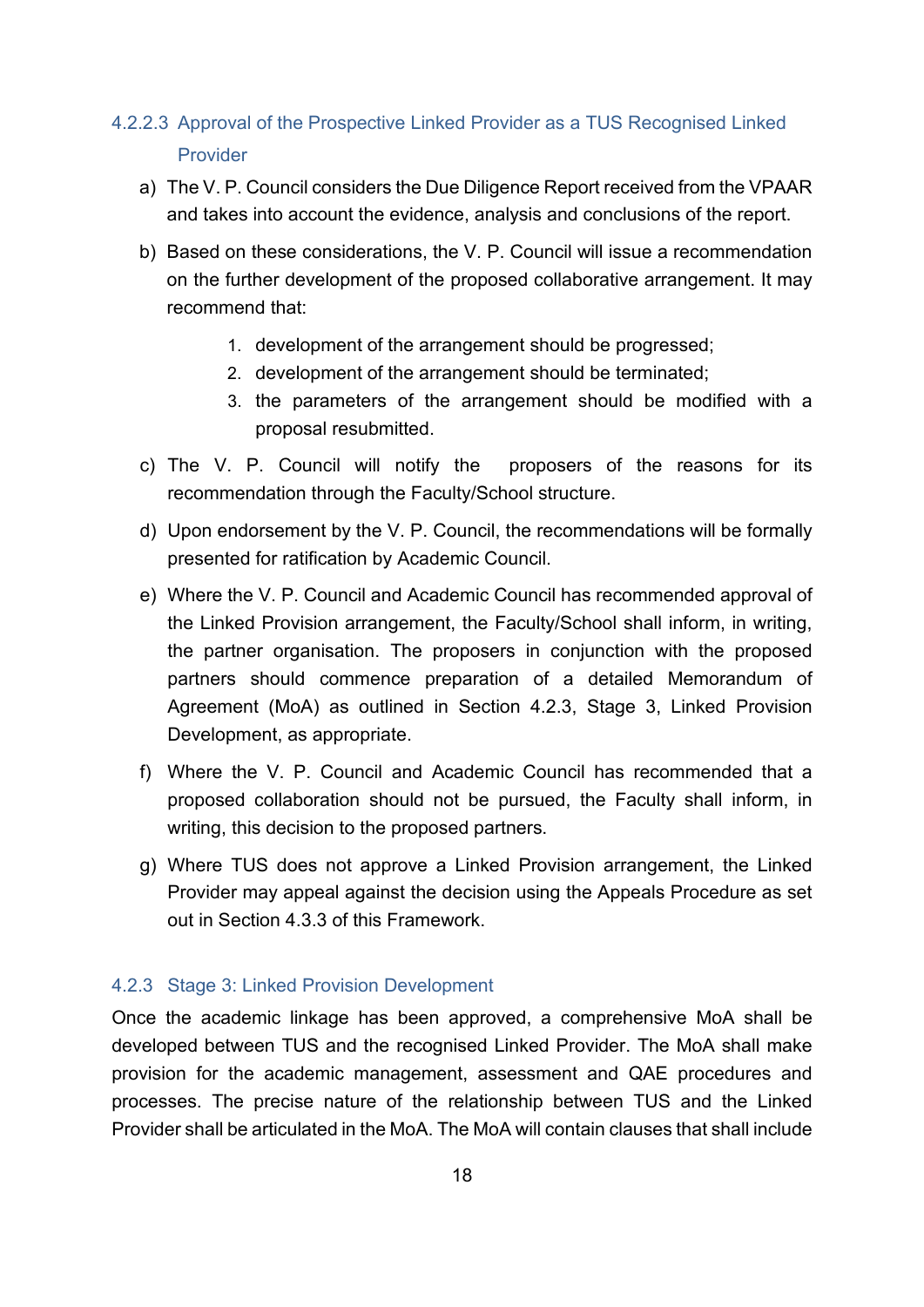but are not limited to:

- a) The scope of provision covered by the agreement;
- b) A statement on what aspects of this policy, if any, are delegated to the linked provider;
- c) A statement on the academic regulations that apply to the linked programmes;
- d) A statement on the obligations of the Linked Provider in respect of quality assuranceprocedures;
- e) A statement outlining the content and design of the award parchment to be provided tolearners;
- f) A statement on the obligations of TUS to approve, monitor and review those procedures;
- g) Arrangements for the termination of the agreement;
- h) A statement on the arrangements in place for the protection of learners in the case oftermination of the agreement.

In the event of the termination of the academic linkage between TUS and the recognised Linked Provider, TUS shall ensure that the learners enrolled on linked programmes leading to awards of the Technological University are protected. TUS and the recognised Linked Provider shall implement, on commercially reasonable terms, arrangements to enable students who are enrolled on programmesthat are accredited by TUS and are the responsibility of the recognised Linked Provider to complete their programmes.

- i) The MoA shall be submitted to V. P. Council for approval.
- j) The President signs any MoA on behalf of the TUS. The MoA must be countersigned on behalf of any other party by a representative of similar status and with the authority to enter into such an agreement.

The MoA shall take full cognisance of the principles and procedures relating to Standards, Awards and Certification as outlined in Appendix 2.

A flow diagram illustrating the main stages of the *Procedures for Establishing a New Relationship with a Prospective Linked Provider* is presented in Figure 4.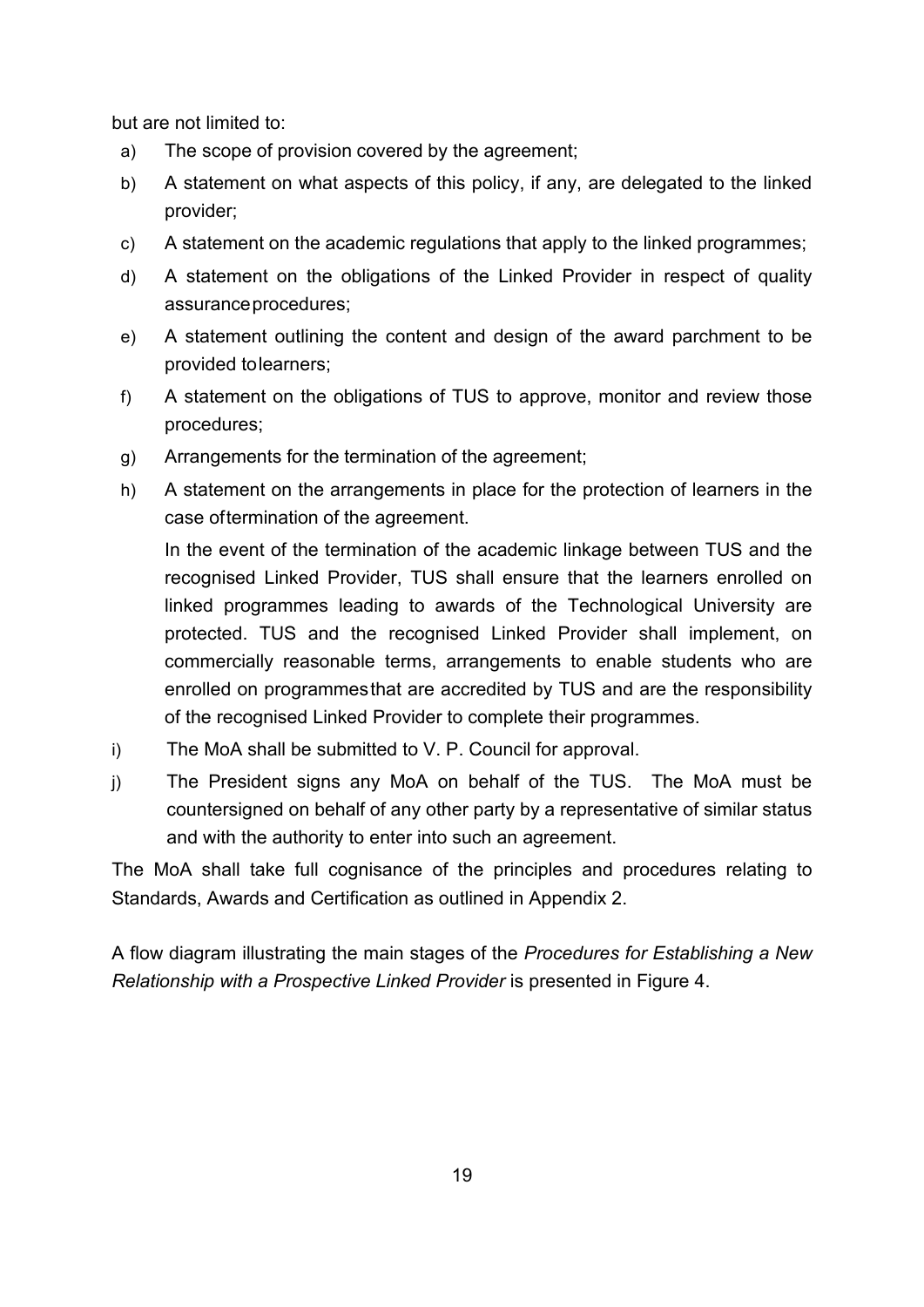

**Figure 4. Procedures for Establishing a Relationship with a Prospective Linked Provider.**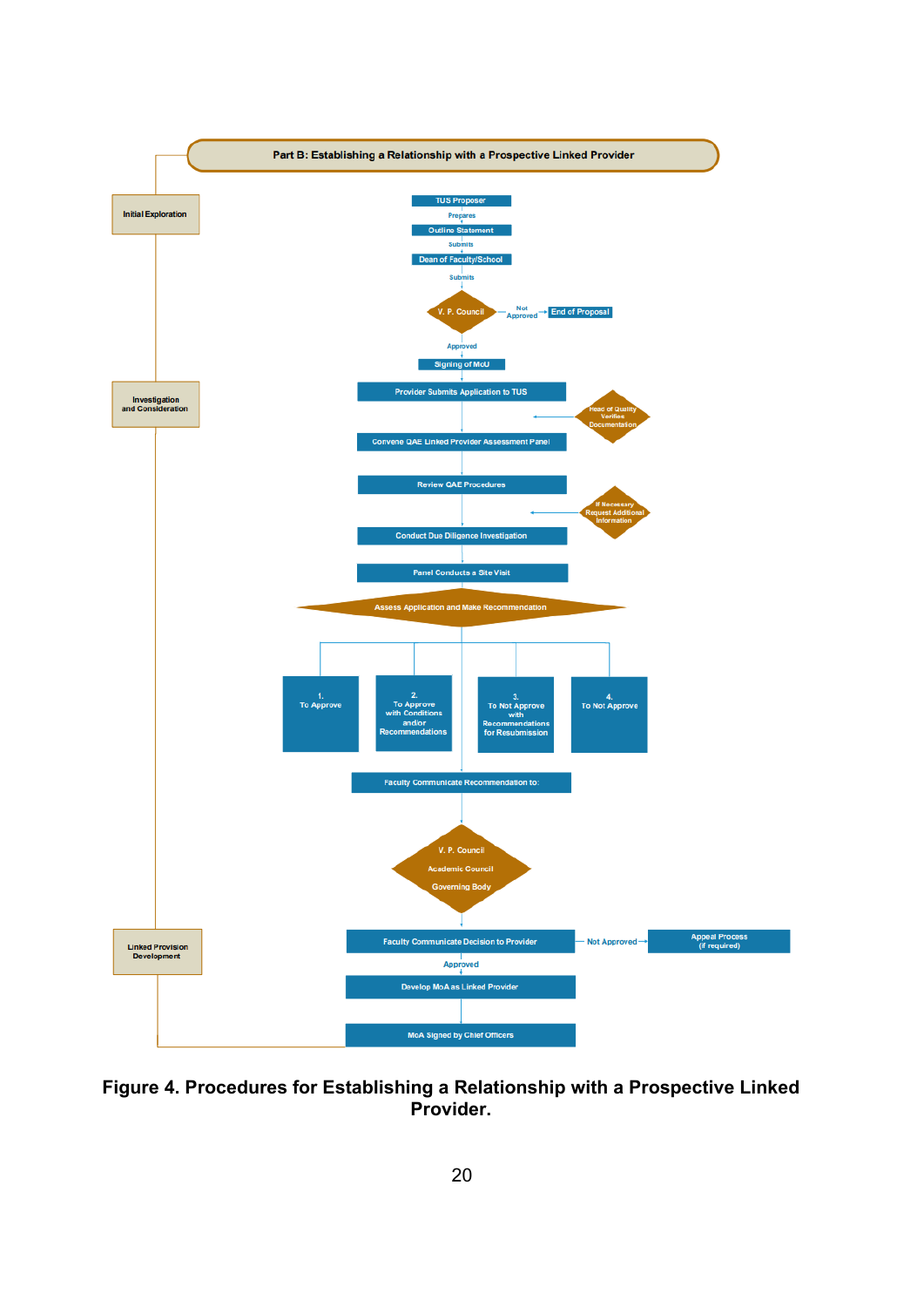# <span id="page-20-0"></span>4.3 Part C: Procedures for Annual Monitoring and Periodic Reviewing the QA Procedures of Recognised Linked Providers

This part of the framework describes how TUS monitors and reviews the effectiveness of the QAE procedures of its linked providers. Additional inter-institutional arrangements, such as those specified in or underpinned by an MoU/MoA or localised (e.g. programme-level) arrangements and oversight will continue to operatewith a view to complementing this process in terms of the totality of the inter-Institutional relationship and fulfilling statutory requirement.

There are three distinct procedural elements described in this part of the framework:

- 1. Annual monitoring and review of the already-established QA procedures of the linked provider
- 2. Periodic review of the adequacy and effectiveness of the implementation of the QA procedures by the linked provider
- 3. Linked Providers appeals procedure.

#### <span id="page-20-1"></span>4.3.1 Annual Monitoring of Established QA Procedures

The approach that TUS will adopt for the oversight of its Linked Providers involves both annual monitoring and periodic review. The model is largely based on the approach taken by QQI for the oversight of awarding bodies nationally but with a scale proportionate to the DAB, Linked Provider context. The annual monitoring involves the submission of an Annual Quality Report (AQR) by the Linked Provider to TUS followed by an Annual Dialogue Meeting (ADM). This annual monitoring is complemented by periodic review involving a comprehensive review with external input at least every 7 years (Figure 2).



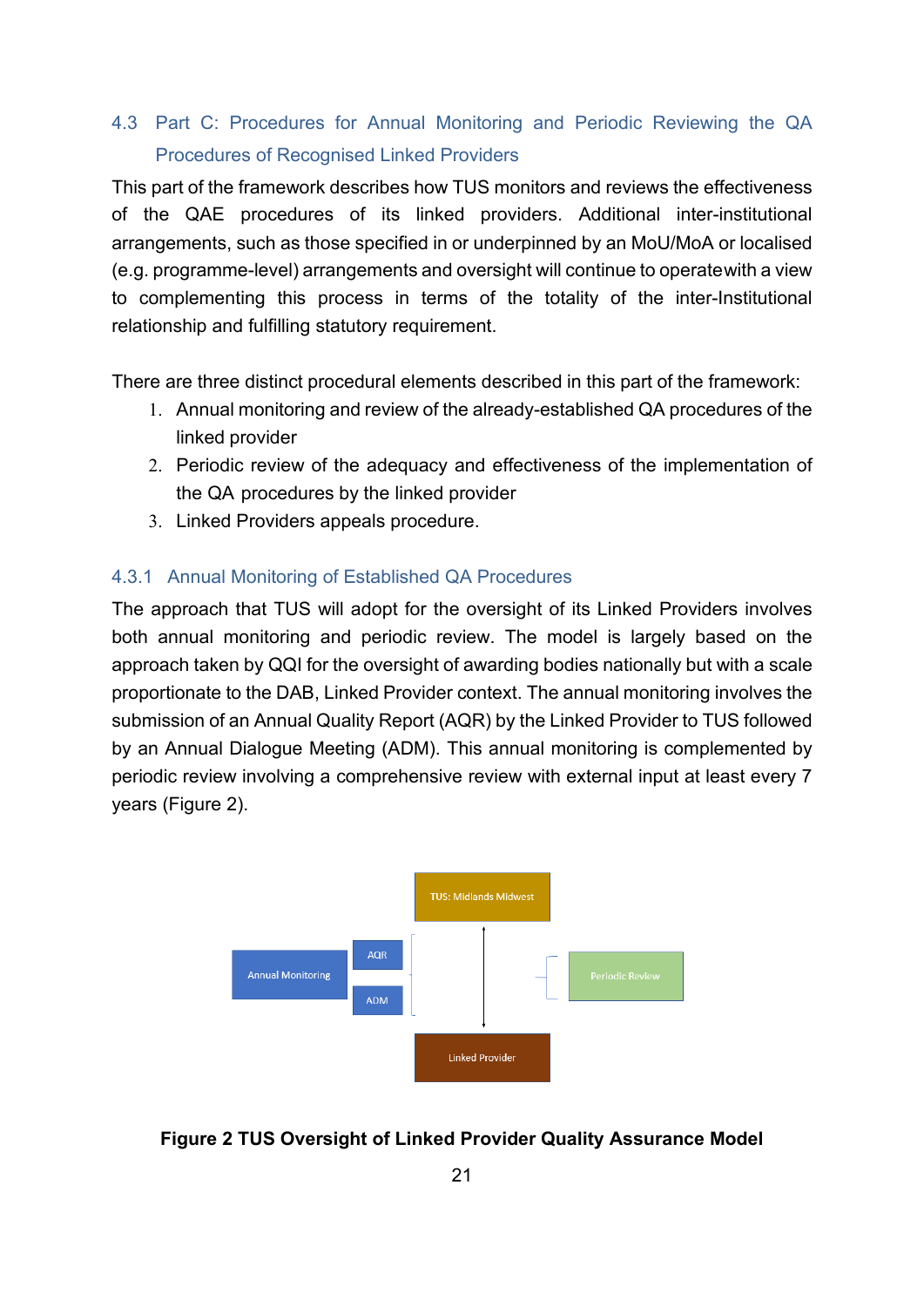- a) The Head of Quality (HOQ) provides the Linked Provider with a Linked Provider AQR template and invites the Linked Provider to return the completed report to the HOQ by a given date. A sample AQR template is provided in Appendix 3.
- b) The report template may be tailored by the HOQ to suit the specific context. The purpose of the report is to provide TUS with an overview of the QA activities and enhancements undertaken by the Linked Provider in the previous year and to indicate planned QA activities and enhancements for the coming year.
- c) If the Linked Provider's Quality Manual has been updated during the year under review, a copy of the updated manual, with the changes highlighted, must accompany the AQR.
- d) It is necessary for a recognised Linked Provider to submit an AQR annually, at a date agreed between TUS and the Linked Provider and, at some point in Quarter 1 of each calendar year.
- e) After receiving the completed AQR from the linked provider, the HOQ reviews the report and forwards it to the relevant Dean of Faculty/School and Head of Department.
- f)
- g) The Head of Quality, in consultation with the Linked Provider arranges an Annual Dialogue Meeting to be held between representatives of TUS and the Linked Provider. The relevant Dean of Faculty/School, Head of Department and Programme representatives are also present. The ADM is chaired by the VPAAR or their nominee.
- h) The Annual Dialogue Meeting provides a forum at which both parties discuss the AQR and broader, relevant QAE-related activities.
- i) Approval by TUS of incremental updates to the Linked Provider's QAE procedures is normally ratified through the Annual Dialogue Meeting. If fundamental changes to the provider's QA procedures are reported or proposed, the chairperson of the meeting refers the changes to Academic Council and the V. P. Council Committee for approval.
- j) TUS produces a note of the ADM a copy of which is sent to the Linked Provider for approval as an agreed record of the meeting. This process must be completed with four weeks of the ADM.
- k) Following the ADM, TUS may request the Linked Provider to modify the content of its AQR to reflect the meeting's deliberations.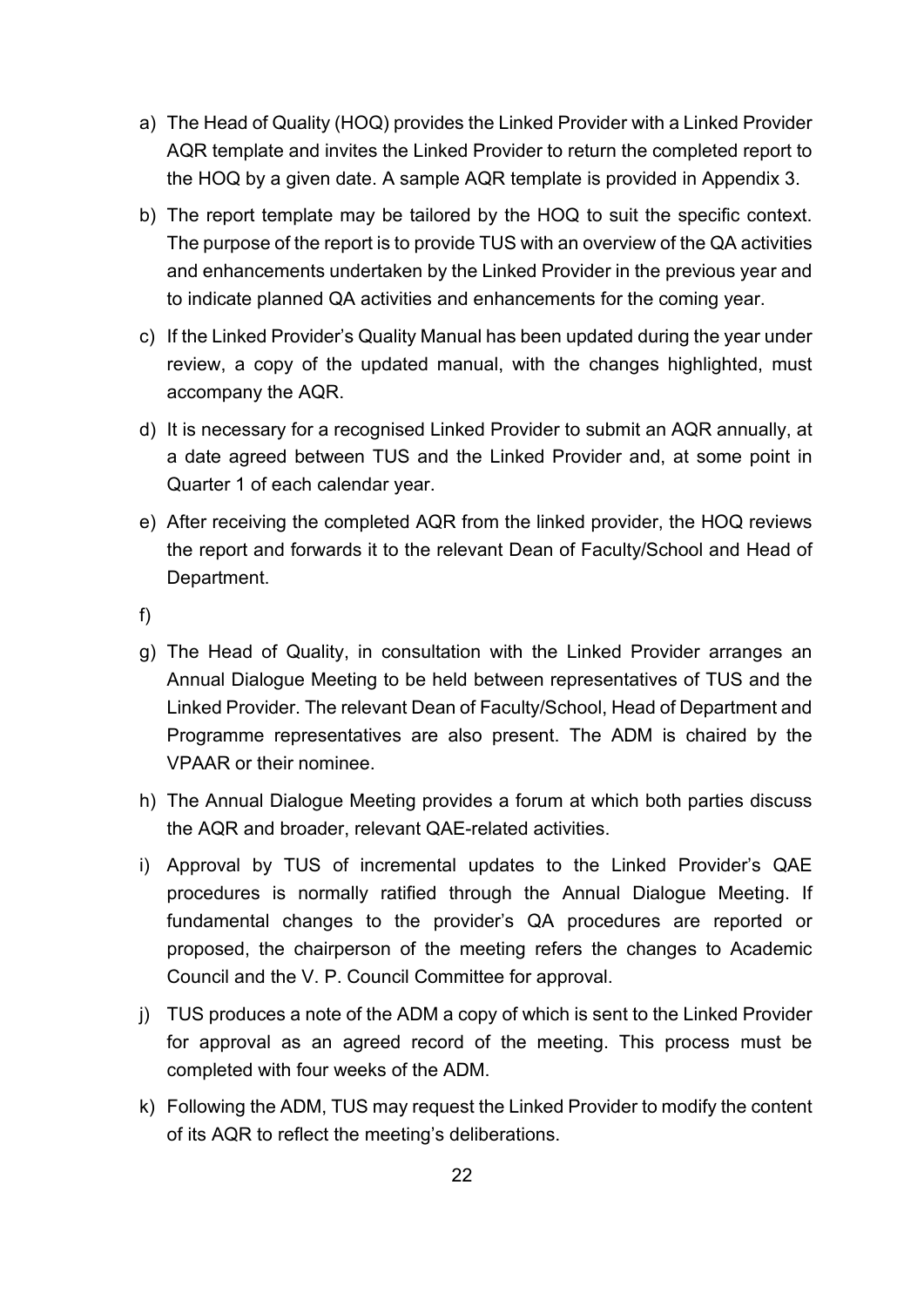- l) The agreed AQR is then published by TUS and the Linked Provider and remains on both websites until it is replaced with the following year's AQR.
- m) By default, the entire AQR is published. However, should TUS and the Linked Provider agree, elements of the AQR can be redacted at the discretion of both parties for appropriate reasons such as protecting confidential, businesssensitive information.
- n) If TUS should, at any time, consider there to be serious deficiencies in the Linked Provider's QAE procedures or in their implementation of same it will issue directions to the Linked Provider in relation to those issues.

#### <span id="page-22-0"></span>4.3.2 Periodic Review of QA Procedures and their Implementation

- a) At least once every seven years, and from time to time as deemed appropriate, the VPAAR, with operational support from QTL, arranges for a review to be conducted of both the adequacy of the Linked Provider's QA procedures and the extent to which the provider is implementing the procedures effectively.
- b) The review is coordinated directly by TUS or on behalf of TUS by a competent authority appointed by TUS.
- c) TUS produces and publishes a set of review guidelines that details the scope and terms of reference of the review process. The content of the guidelines is informed by relevant elements of the MoU/MoA, relevant statutory requirements and guidelines, and nationally and internationally accepted norms.
- d) The Linked Provider is provided with an opportunity to comment on the guidelines document before it is finalised. TUS retains ownership of the guidelines document and review process.
- e) As a part of the review process, the Linked Provider will:
	- conduct a comprehensive self-evaluation and critical self-study;
	- prepare and submit to TUS a Self-Evaluation Report
	- submit an updated Quality Assurance Handbook of policies and procedures.
- f) The VPAAR, or their nominee, will convene a suitably Qualified Review Panel, and appoint a Chairperson, to conduct a Review visit to the linked provider.
- g) Following the review, the Review Panel prepares a Review Report setting out the findings of the review.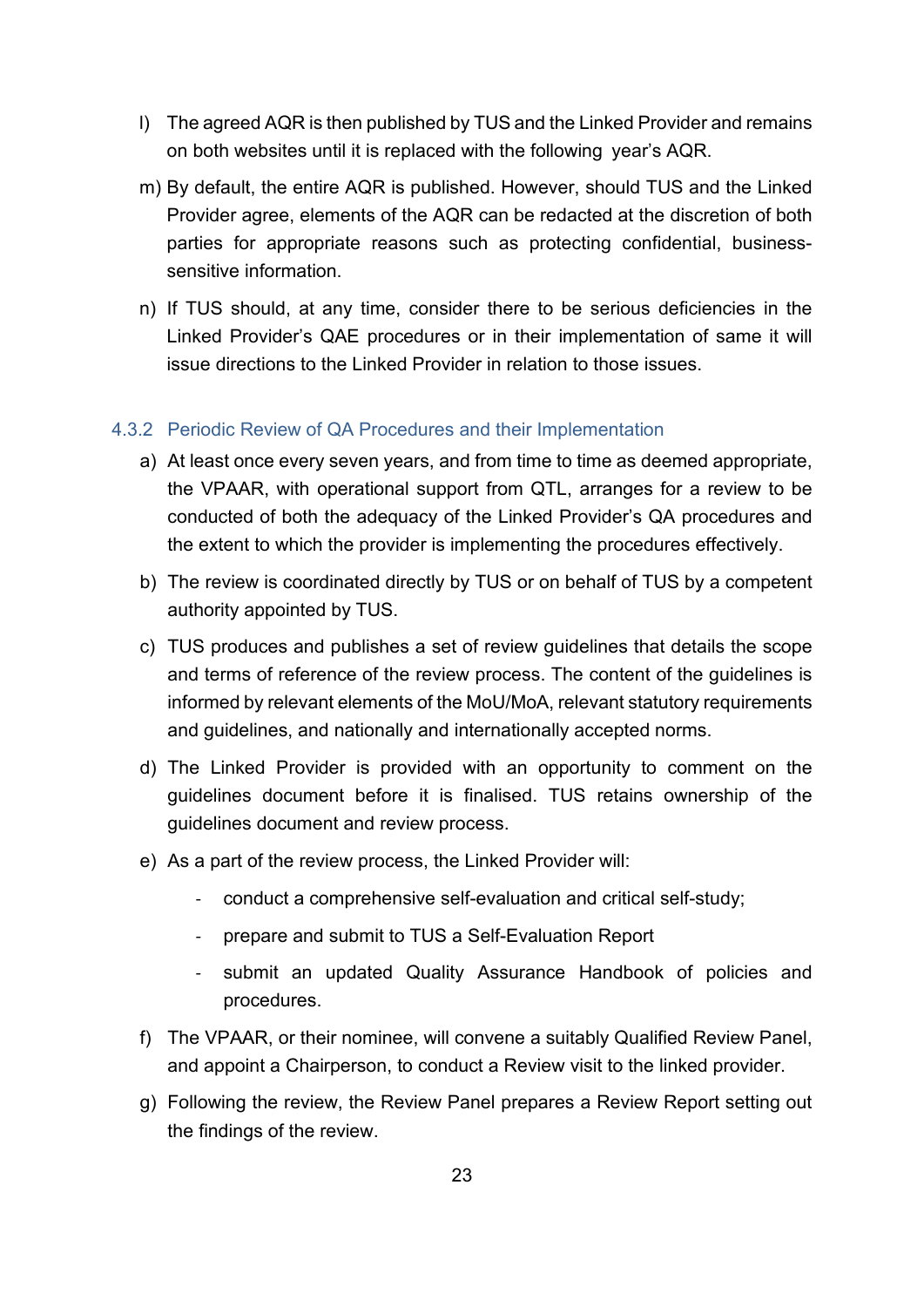- h) The Chair of the Review Panel provides a copy of the Review Report to TUS Head of Quality and to the Linked Provider.
- i) The Linked Provider provides a response to the Review Report and the findings of the review within 2 months of receipt of the Review Report.
- j) The report and response by the Linked Provider are considered by the relevant Governance and Management Committees of both institutions and then published by both institutions.
- k) The Linked Provider generates and works on implementing a quality improvement plan (QIP) based on the findings of the report. The Linked Provider must provide periodic progress reports on the implementation of the QIP to TUS within a timeline specified by TUS.
- l) If, during its consideration of the Review Report at 4.3.2 (j) above, TUS identifies significant deficiencies in the adequacy/effectiveness of the implementation of the Linked Provider's QAE procedures, it may, following consultation with the linked provider, issue 'directions' to the Linked Provider in relation to those issues (in accordance with section 38 (1) of the 2012 Act).
- m) The Linked Provider will provide a response to TUS which must detail how it intends to address the directions issued to it by TUS withing one month of receipt of the directions.
- n) Where TUS considers that the directions issued to the Linked Provider (in the context of 4.3.2 (j) or 4.3.1 (l) above) have not been complied with, TUS notifies the Linked Provider in writing that, in the absence of further remedial action, it proposes to withdraw its approval of the procedures and includes the reasons for the proposed withdrawal.
- o) Within one month of receiving the notice of withdrawal, the Linked Provider may submit in writing to TUS any observations it has on TUS's reasons for proposing to withdraw approval of the procedures or details of any further remedial action undertaken.
- 3.3 Where, after consideration of the response of the Linked Provider under 4.2.2 (n) above, TUS continues to consider the QA procedures to be significantly deficient, TUS shall inform the Linked Provider in writing that it shall withdraw its approval of the provider's QA procedures from a specified date with Section 39 (3) of the 2012 Act. The notice shall include the reasons for the withdrawal. TUS shall also send a copy of this notice to QQI.
- 3.4 Where TUS withdraws its approval of the linked provider's QA procedures, the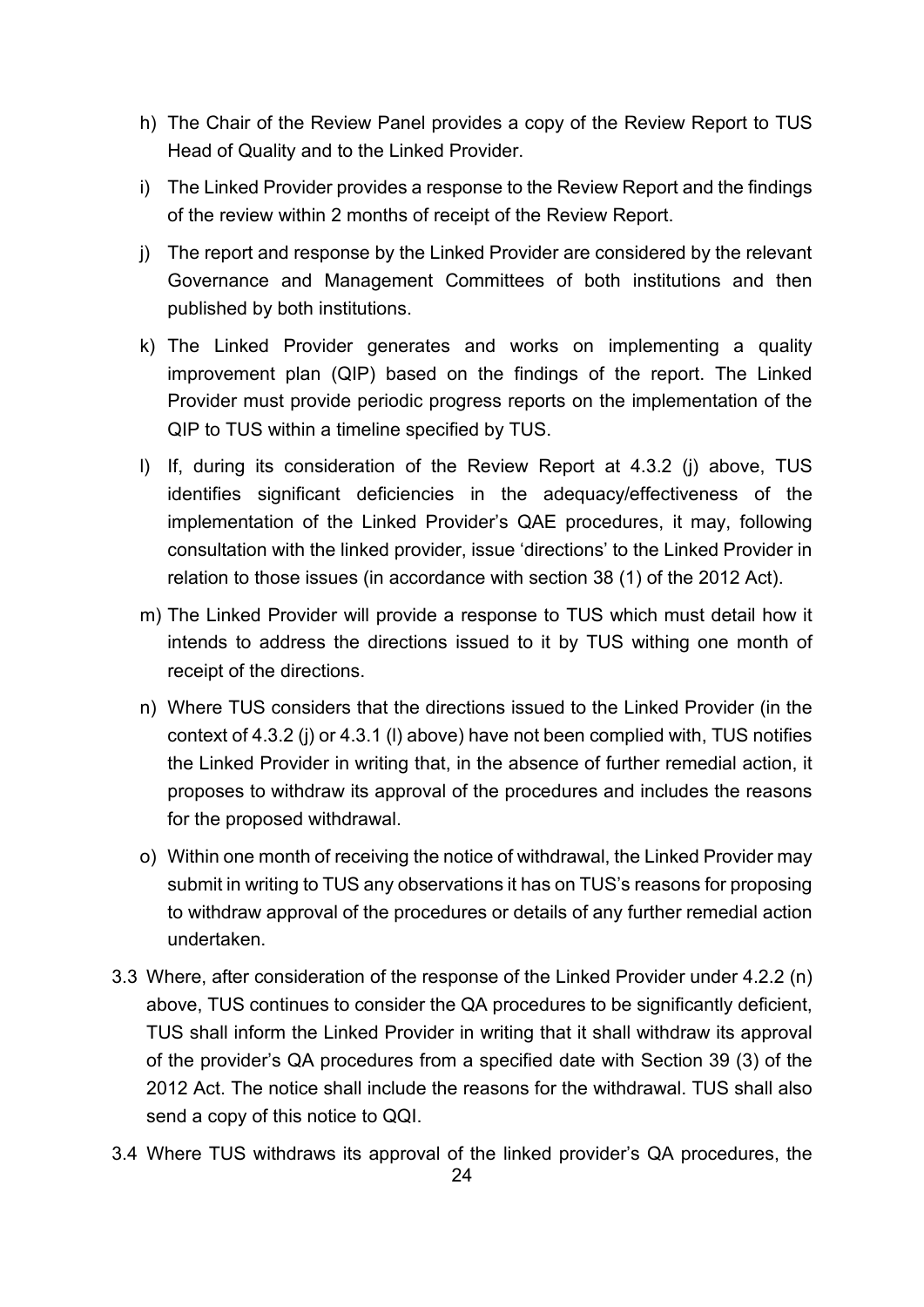Linked Provider may appeal against that withdrawal to an Independent Appeals Person appointed by TUS for that purpose, in accordance with Section 39 (5) of the 2012 Act. The appeals process is documented in Section 4.3.3.

A flow diagram illustrating the main stages of the *Linked Provider Annual monitoring and Periodic* is presented in Figure 5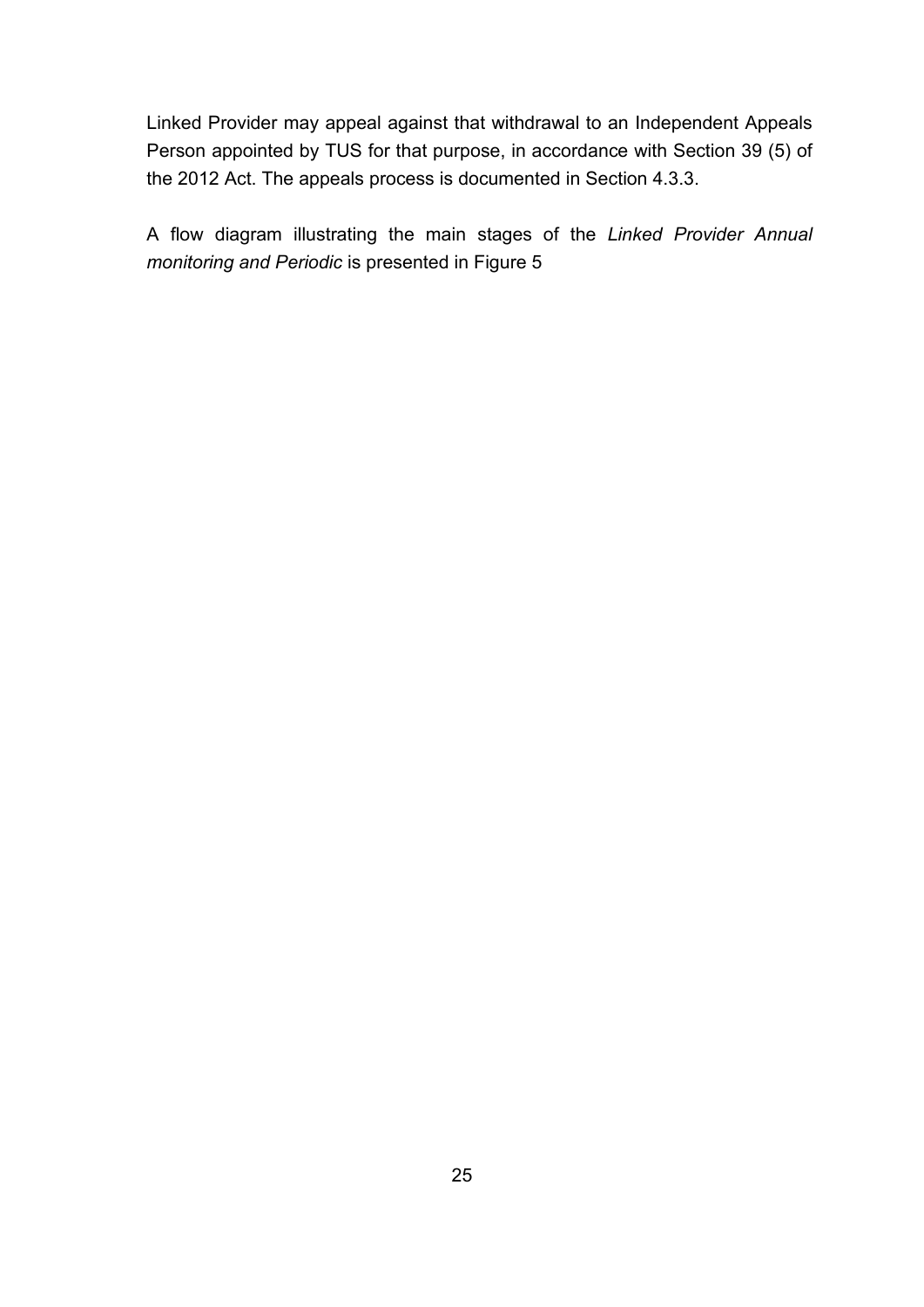

**Figure 5. Procedures for Annual Monitoring and Periodic Linked Provider**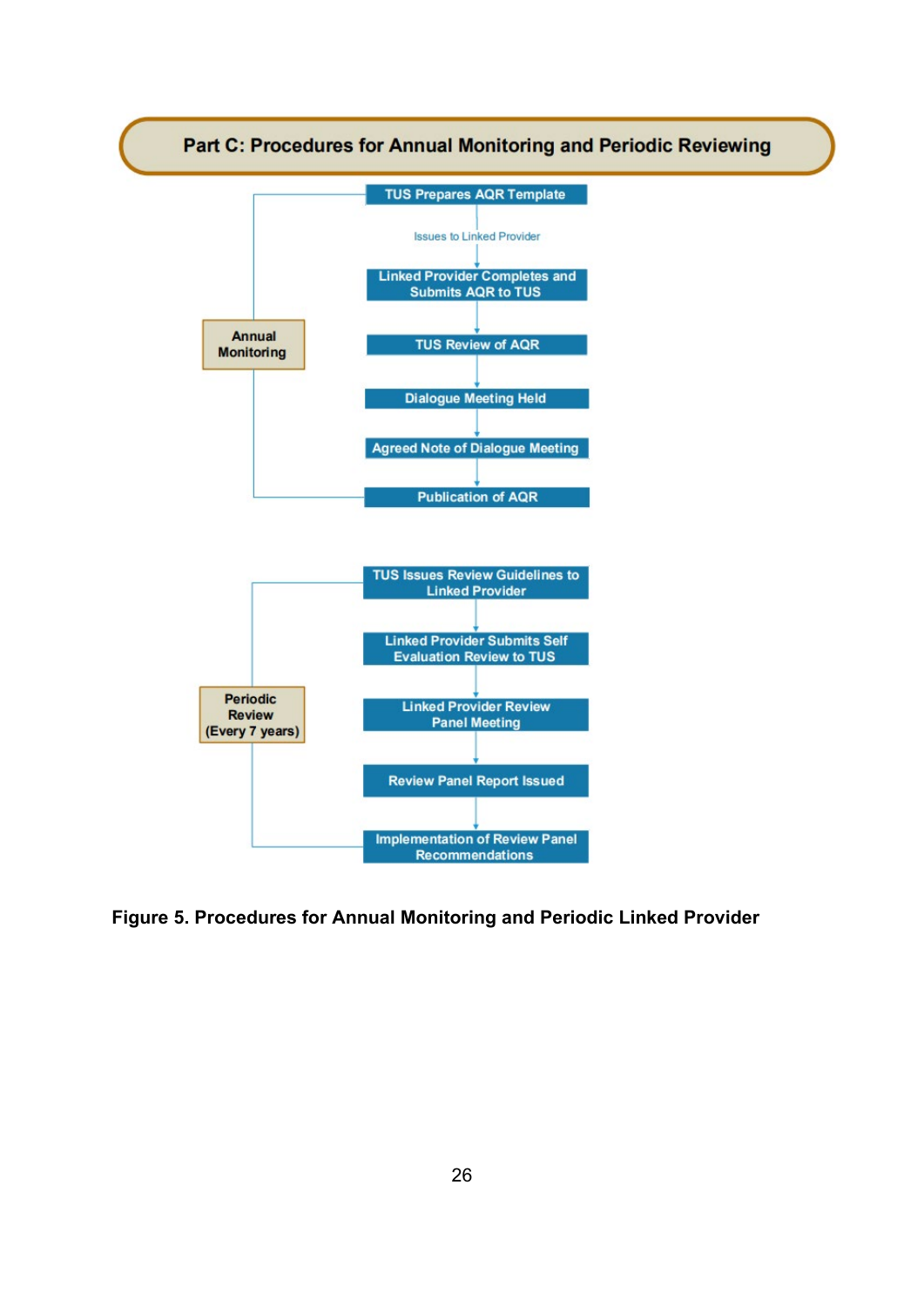## <span id="page-26-0"></span>5.0 Appeals Process for Recognised Linked Providers

This Section of the document describes the appeals process that can be invoked by a Linked Provider to whom TUS has informed its intention to withdraw its approval of the linked provider's QA procedures.

An appeal from a Linked Provider against a decision of TUS to serve a notice in writing under Section 39 (3) of 2012 Act will be considered under the procedures described below and in accordance with the provisions of Section 39 of the Act. Where TUS withdraws approval of a Linked Provider's QA procedures, the Linked Provider may appeal against the decision in accordance with Section 39 (5) of the Act.In dealing with an appeal, privacy and confidentiality will be respected. Disclosure about the appeal will be made only insofar as this is necessary for dealing with the appeal or to the extentrequired by law.

- a) TUS will nominate an independent person to hear the appeal (the Independent Appeals Person). The independent Appeals Person shall be external to TUS and have senior management experience in Registry and/or Quality assurance in higher Education.
- b) An appeal must be submitted in writing to the VPAAR within one calendar month from the date TUS gives written notice to the Linked Provider that TUS proposes to withdraw or has withdrawn approval of the linked provider's QA procedures.
- c) The written appeal must state all the grounds on which the Linked Provider challenges the decision of TUS, and any documentation the Linked Provider relies upon must be attached.
- d) TUS shall provide the Independent Appeals Person all relevant documentation necessary to carry out the appeal. This shall include:
	- 1. a written submission by TUS;
	- 2. the written notice of withdrawal of approval by TUS that includes the reasons for the withdrawal;
	- 3. the written appeal of the Linked Provider;
	- 4. additional relevant documentation as requested by the Independent Appeals Person.
- e) The Independent Appeals Person shall consider the Linked Provider's written appeal and TUS's written submission and shall then convene a hearing. Logistical considerations for this hearing are outlined in Appendix 4.
- f) The Linked Provider and TUS may make oral submissions to the Independent Appeals Person at the hearing, but may not be represented by another party,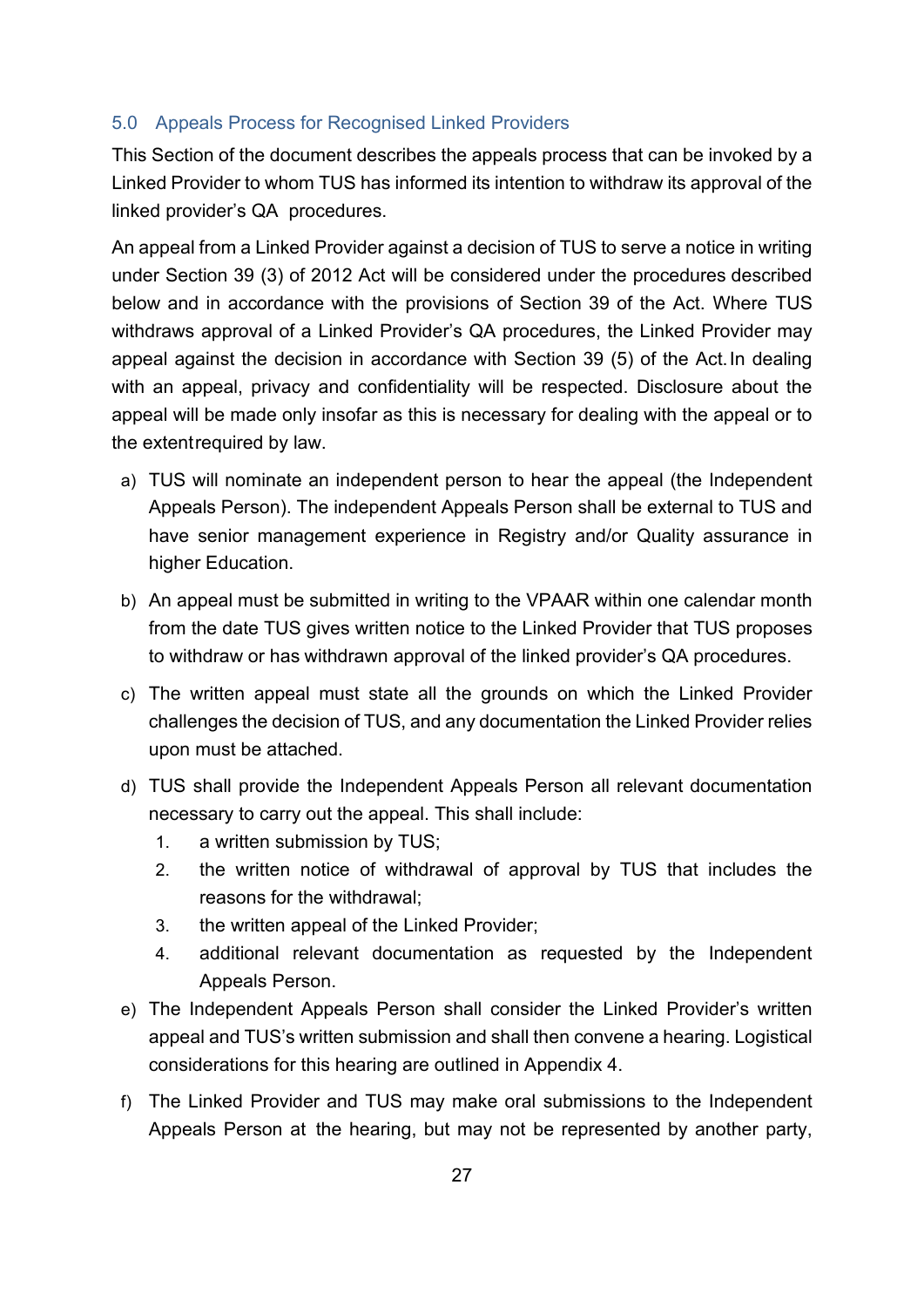including a legal representative.

- g) Subsequent to the hearing and within a period of not more than 30 days, the independent appeals person shall make one of the following findings:
	- (i) allow the appeal and rescind the decision of TUS;
	- (ii) reject the appeal, in which case the decision of TUS shall stand;
	- (iii) seek further written information prior to reconvening a second hearing.
- h) The determination of the Independent Appeals Person shall be given in writing with reasons. Should the appeal be rejected, there shall be no further right of appeal.
- i) The decision of the Independent Appeals Person will be communicated to TUS, the Linked Provider and QQI within ten working days of the decision being made.
- j) The outcome of the appeal will be reported to the V. P. Council, Academic Council andGoverning Authority.
- k) TUS may withdraw its written notice served under Section 39 (3) of the Act at any point up to thetime the Independent Appeals Person makes their determination. TUS does this by notifying the Linked Provider and the Independent Appeals Person in writing.
- l) The Linked Provider may withdraw its appeal at any time up to the time the Independent Appeals Person makes their determination. The Linked Provider does this by notifying TUS and the Independent Appeals Person in writing.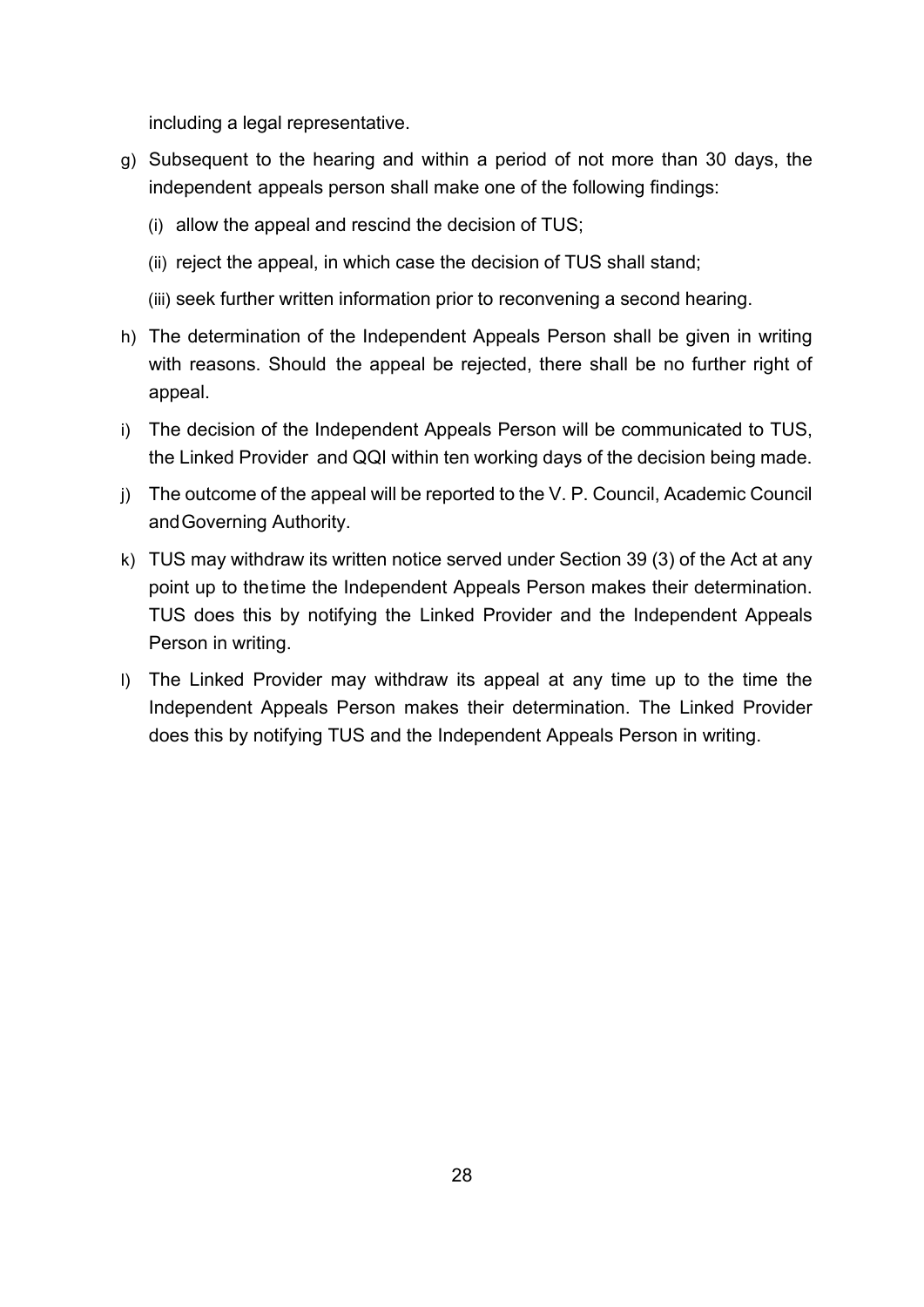- <span id="page-28-0"></span>6.0 References
- [1] [Technological Universities Act 2018](http://www.irishstatutebook.ie/eli/2018/act/3/enacted/en/print.html)
- [2] [Qualifications and Quality Assurance \(Education and Training\) Act \(2012\)](http://www.irishstatutebook.ie/eli/2012/act/28/enacted/en/html)
- [3] [Qualifications and Quality Assurance \(Education and Training\) \(Amendment](http://www.irishstatutebook.ie/eli/2019/act/32/enacted/en/html)  [Act\) 2019](http://www.irishstatutebook.ie/eli/2019/act/32/enacted/en/html)
- [4] [QQI Sector-specific Quality Assurance Guidelines](https://www.qqi.ie/Pages/searchresults.aspx?k=Sector-specific%20QAG%20for%20DABs*) for Designated Awarding **[Bodies](https://www.qqi.ie/Pages/searchresults.aspx?k=Sector-specific%20QAG%20for%20DABs*)**
- [5] TUS Policy on Quality Assurance and Enhancement 2022 2025
- [6] **ESG Guidelines**
- [7] [QQI Core Statutory Quality Assurance Guidelines 2016](https://www.qqi.ie/Downloads/Core%20Statutory%20Quality%20Assurance%20Guidelines.pdf)
- [8] [General Data Protection Regulation \(EU\)](https://publications.europa.eu/en/publication-detail/-/publication/3e485e15-11bd-11e6-ba9a-01aa75ed71a1/language-en) 2016/679
- [9] [Data Protection Acts](http://www.irishstatutebook.ie/eli/2018/act/7/enacted/en/html) 1988 to 2018
- [10] TUS Data Governance Policy

#### <span id="page-28-1"></span>7.0 Appendices

Appendix 1: Linked Provider Application Form.

Appendix 2: General Principles and Procedures Relating to Standards, Awards and Certification when Completing Memorandum of Agreement for Linked Provision.

Appendix 3: TUS Sample Linked Provider AQR Template.

Appendix 4: Logistical Considerations for the Hearing in the Appeals Process for Recognised Linked Providers.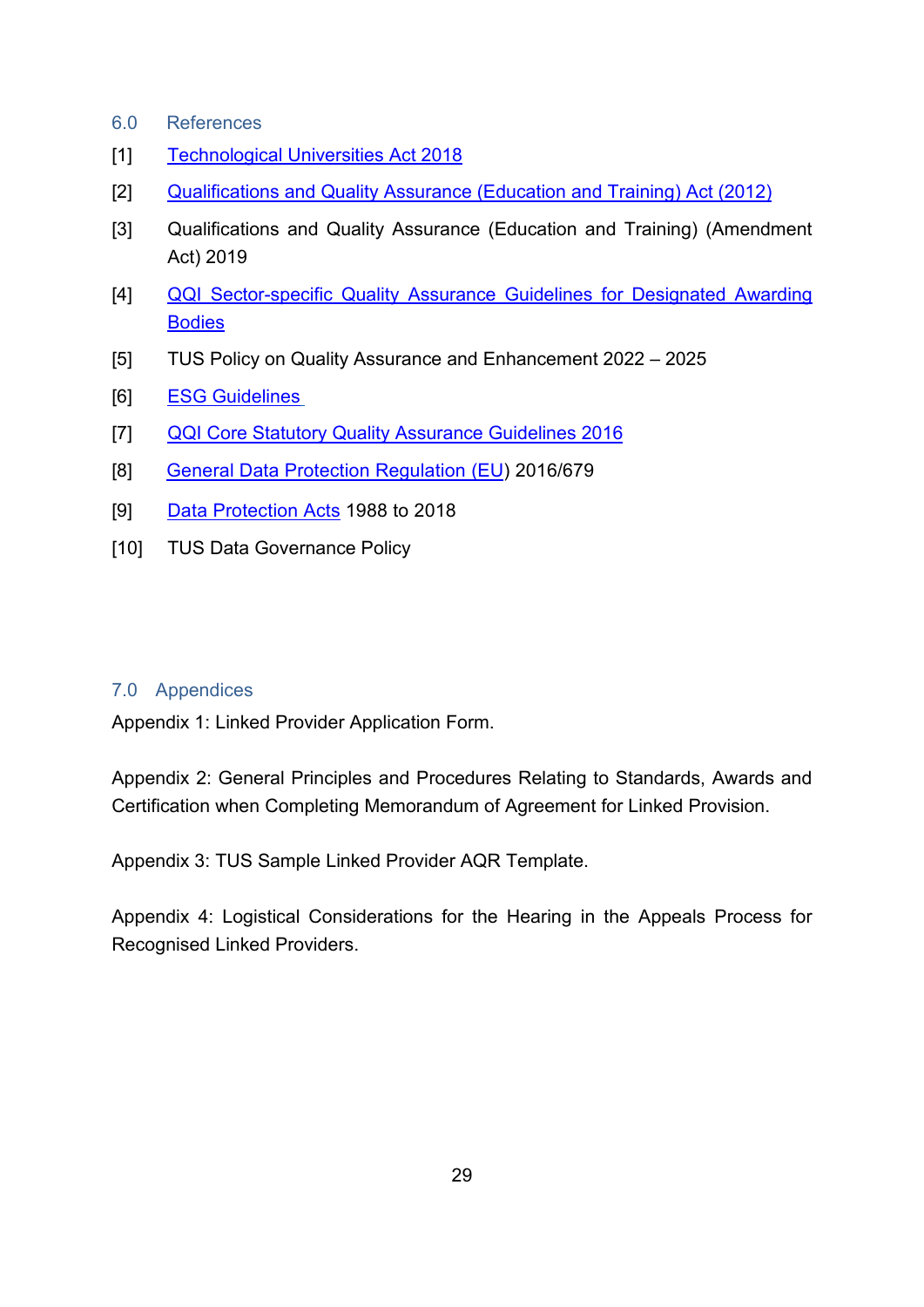## <span id="page-29-0"></span>Appendix 1: Linked Provider Application Form



**Application to TUS in its capacity as a Designated Awarding Body (DAB) forapproval of the quality assurance (QA) procedures of a current or prospective Linked Provider**

Institutional Details:

| <b>Name</b>            |  |
|------------------------|--|
| <b>Address</b>         |  |
| <b>Website Address</b> |  |

Details of Contact Person in Relation to Application:

| Title:                  |  |
|-------------------------|--|
| Name:                   |  |
| Job Title:              |  |
| <b>Telephone Number</b> |  |
| Email                   |  |

Include the following the supporting documentation with this application:

- a) Copy of your Institutional Quality Manual, which provides an overview of your institutional QAE framework, policies and procedures;
- b) A self-assessment of your compliance with ESG<sup>[7]</sup> and QQI Core QQI Guidelines<sup>[8]</sup>
- c) Equality, Diversity & Inclusion Policies
- d) Additional [linked provider-specific] documentation required is listed here:

#### Declaration:

I [institutional contact person], on behalf of [institution name], request that the Technological University of the Shannon: Midlands Midwest consider our institutional QA procedures for approval in line with national statutoryrequirements.

| X         |  |  |
|-----------|--|--|
| Signature |  |  |
|           |  |  |

#### Date: 12/01/2022

*Please submit this application form and the accompanying requested documentation, in both hard and electronic format, to the TUS, Head of Quality. TUS reserves the right to amend this form to render it more context- appropriate to individual linked providers.*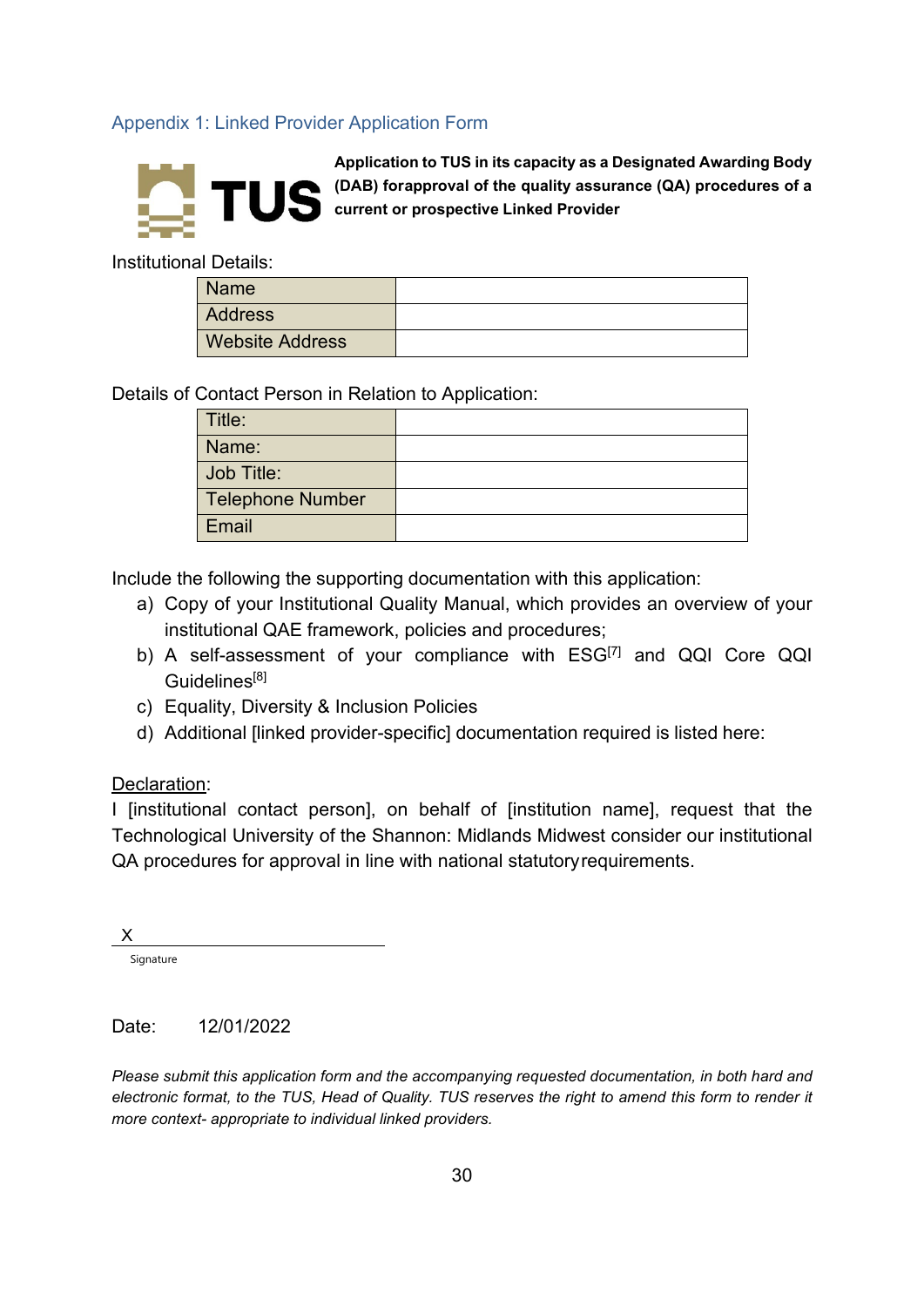<span id="page-30-0"></span>Appendix 2: General Principles and Procedures Relating to Standards, Awards and Certification when completing Memorandum of Agreement for linked provision

#### **General Principles Relating to Standards, Awards and Certification:**

- a) The integrity of the awards and QAE procedures of linked providers is an integral part of TUS's Academic Standards and Quality Policy.
- b) The TUS will ensure that each award made on behalf of the recognised Linked Provider within the specified academic linkage framework, in so far as is reasonable and practicable, is recognised within the National Framework of Qualifications (NFQ).
- c) TUS will ensure that learners enrolled on programmes leading to awards recognised within the NFQ acquire the standard of knowledge, skills and competencies associated with the level of that award.
- d) TUS will safeguard that the development and validation of new programmes by the recognised Linked Provider are conducted in a systematic way and are designed in a constructively alignedway so that they meet the objectives set for them, including the intended learning outcomes and appropriate assessments.
- e) TUS will ensure that professional regulatory bodies and QQI are consulted with on the standards and quality assurance of programmes leading to qualifications in regulated occupations.

## **General Procedures Relating to Standards, Awards and Certification:**

- a) Learners enrolled on linked programmes leading to awards of the Technological University of the Shannon: Midlands Midwest shallbe registered students of both the recognised Linked Provider and TUS (as the DAB).
- b) Proposals regarding the accreditation of new and/or modification of existing programmes of the recognised Linked Provider shall be directly submitted to TUS's Academic Council for approval through its Programme Provision including Flexible Learning Subcommittee of Academic Council.
- c) Validation panels for new or modified programmes of the Linked Provider shall be convened and chaired by TUS. Such validation panels shall comprise representatives from both institutions and external advisors. The recommendation for a new or modified programme award made by the Validation panel shall be submitted to TUS Academic Council for approval.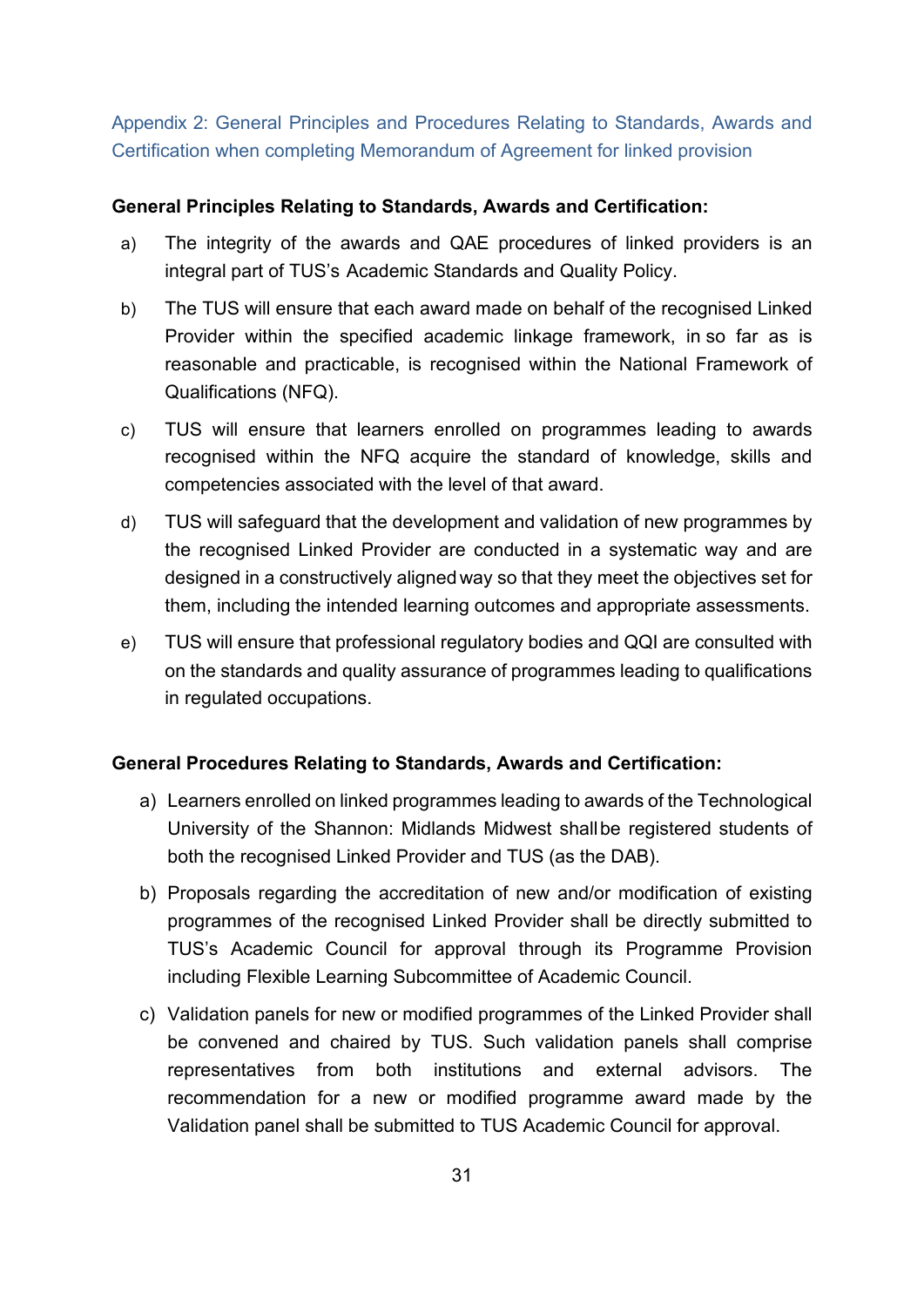- d) In certain circumstances, TUS Academic Council may delegate responsibility regarding the validation of new programmes and the modification of existing programmes to the relevant academic authorising body of the recognised linked provider. That authorising body of the Linked Provider shall communicate in writing its decisions to the chair of TUS Academic Council in a timely manner.
- f) TUS Academic Council shall ratify all awards made on linked programmes leading to awards of the Technological University of the Shannon: Midlands Midwest.
- g) On behalf of TUS Academic Council, examination boards for programmes offered by the Linked Provider that lead to awards of the Technological University of the Shannon: Midlands Midwest shall be constituted and chaired by a TUS nominee of the VPAAR. The examination board shall make recommendations to TUS Academic Council in relation to the awards to be made to students who have completed such programmes of study.
- h) TUS Academic Council shall meet to consider the recommendations of a duly constituted examination board for linked programmes leading to awards of the Technological University of the Shannon: Midlands Midwest. The recommendations of the examination board shall be communicated to TUS Academic Council, for ratification, in a timely manner.
- i) The decisions of TUS Academic Council in the case of these recommendations shall be considered final, and appropriate awards shall be granted to the candidate on linked programmes leading to awards of the Technological University of the Shannon: Midlands Midwest. TUS Academic Council shall determine the award, including grade and classification (if applicable), to be conferred on the candidates considered.
- j) TUS Academic Council shall retain the power to appoint external examiners to the programmes offered by the recognised linked provider. The functions of such external examiners shall bethose set out in TUS's Academic Regulations.
- k) A recognised Linked Provider must have robust approaches in place in regard to learner admission, progression and recognition. This means that there are pre-defined and published regulations that are consistently applied by the Linked Provider to cover all areas related to learner admission, progression, recognition and certification of awards. Access policies, admission processes and criteria are established and implemented consistently and in a transparent manner and, as appropriate, in accordance with national policies and procedures for access, transfer and progression.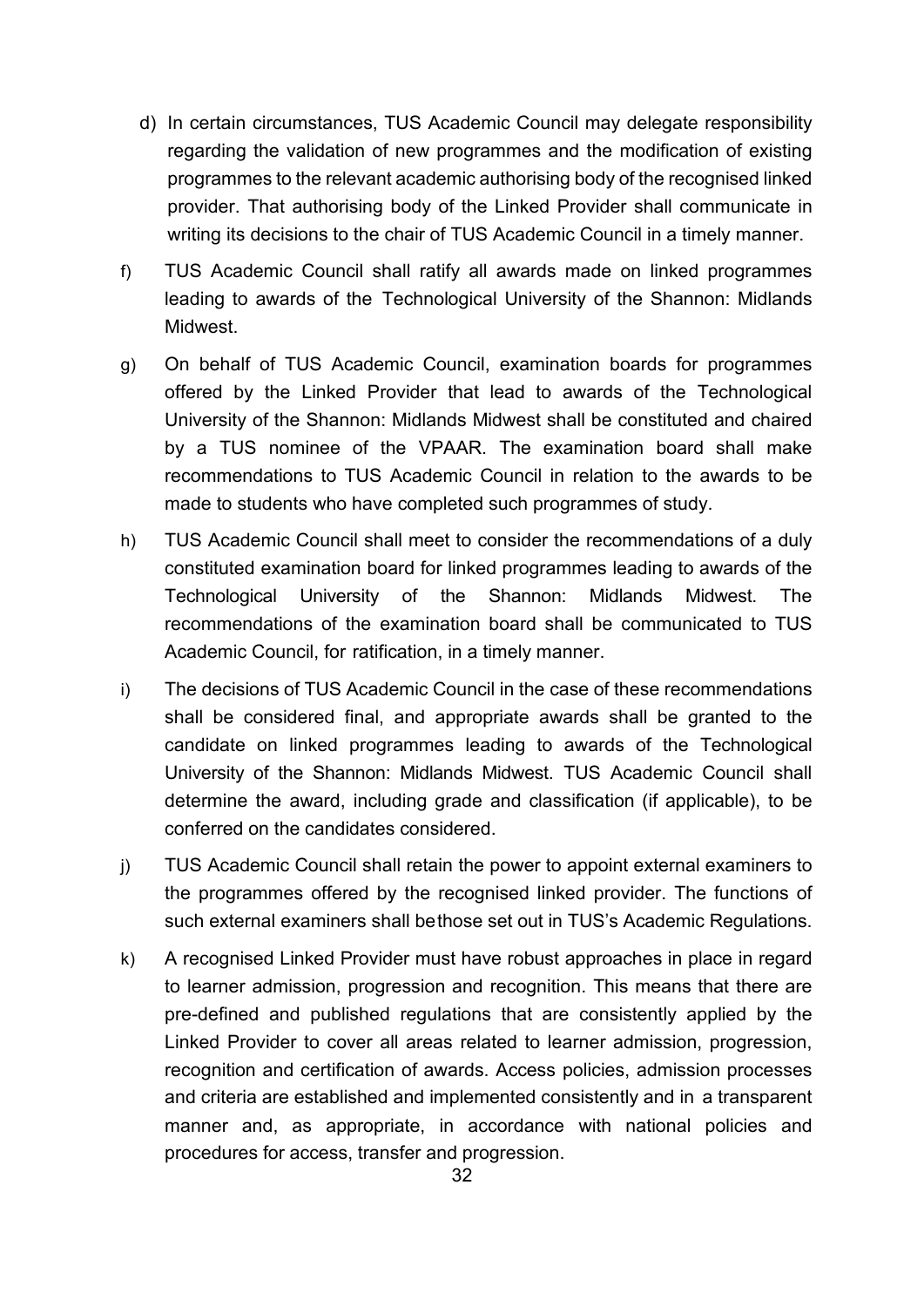- l) The academic regulations for TUS -accredited programmes offered by the recognised Linked Provider shall be, or shall align as fully as practicable with, the academic regulations of TUS. Exceptions to this stipulation may be requested by the recognised Linked Provider throughformal written proposal to TUS Academic Council.
- m) The recognised Linked Provider shall commit to ongoing monitoring and periodic review of all linked programmes in accordance with Part C of this Framework. The outcomes of annual monitoring, which will include an action plan for quality enhancement, shall be communicated to TUS in an open and timely manner. There should be an emphasis on opportunities to evaluate and enhance the programme with the benefit of feedback from staff, students, external examiners, employers, student enrolment, retention, progression, completion and graduate destination data, as relevant.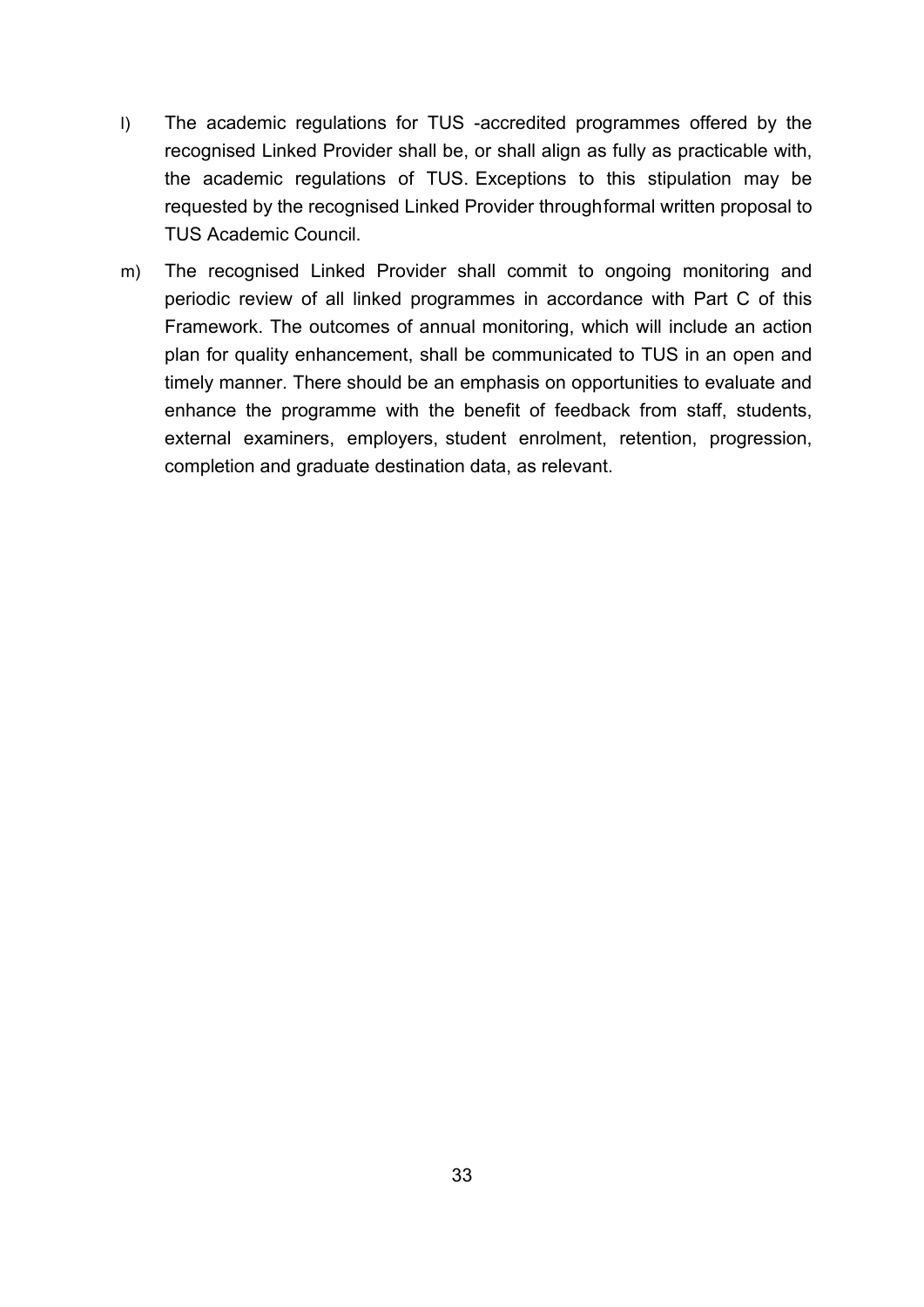# Appendix 3: TUS Sample Linked Provider AQR Template

# **TUS Midlands Midwest AQR Template for Completion by: [Insert Organisation Title]**

The Technological University of the Shannon: Midlands Midwest's commitment to quality is articulated in its *Policy for Quality Assurance and Enhancement*[6] which commits the Technological University to complying with national statutory quality requirements and to a culture of continual quality improvement and enhancement. The purpose of this template is to facilitate [*Insert Organisation Title*], as a Linked Provider of TUS, to complete an Annual Quality Assurance Report (AQR) in accordance with the relevant provisions of the *Qualifications and Quality Assurance (Education and Training) Act 2012* and the *TUS Policy on Linked Provision and Linked Provider Framework 2021 - 2022*

Instructions for completion and submission

- 1. Fill in the reporting period and complete the text boxes by overwriting the text within each box.
- 2. While there is no exact word limit, it is expected that each completed text box would fill approximately one to two pages (guideline only). Hyperlinks to websites and online documents can be inserted. Additional supporting material can be submitted along with the completed template.
- 3. Please include the [Insert Organisation Title] Quality Manual/Quality Framework, document when submitting this AQR. This document should incorporate an overview description of quality governance as well as institutional-level quality policies and procedures.
- 4. Please indicate in Section 1, of this template, any changes that have been made (in the current reporting period) to the Quality Manual/Quality Framework document.
- 5. Return the completed AQR along with the Quality Manual/Quality Framework document and any additional relevant documents to the TUS Head of Quality, by the agreed date for AQR submission.

## *Please note:*

*The Technological University of the Shannon: Midlands Midwest reserves the right to tailor this template to render it more context- appropriate to individual Linked Providers.*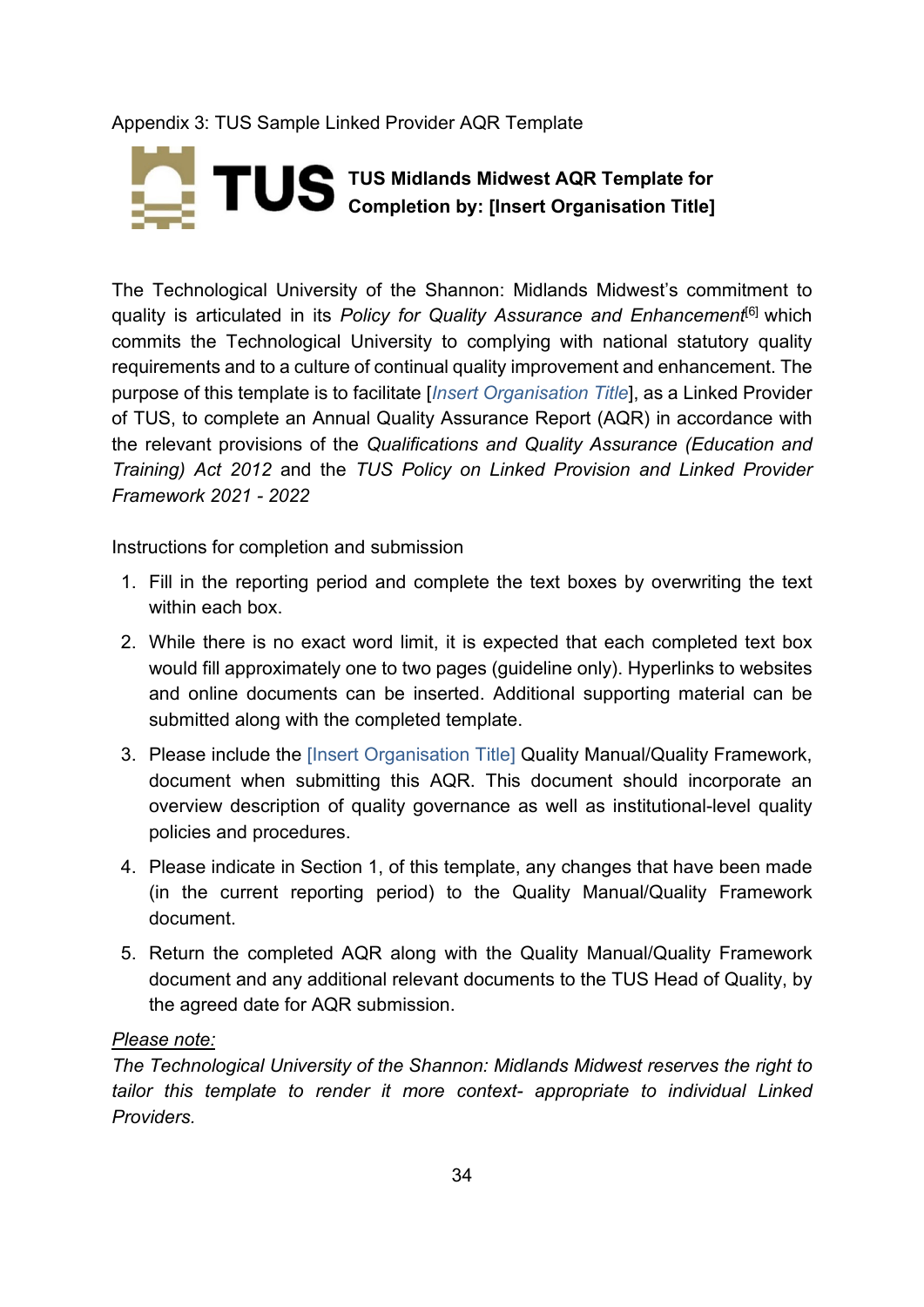Insert Reporting Period (Academic Year) Applicable:

September 1<sup>st</sup> 20 *b* August 31<sup>st</sup> 20

# **Section 1: Quality Assurance and Enhancement Activity and Evolution at Institutional Level**

Please describe institutional-level quality assurance or enhancement activity that occurred during the reporting period (e.g. an institutional-level quality-review-related activity). Please include reference to any amendments made to systematic, institutionallevel quality assurance or quality enhancement mechanisms, activities, policies or governance arrangements during the period*.* 

The *focus of this section should be on institutional-level, quality-related processes, activities, policies and governance arrangements that are either applied systematically or have a systematic effect across the institution (e.g. institutional-level student survey activity, external examination system, institutional-level policies impacting upon the quality of activities, changes in the structure or resourcing of the quality assurance/enhancement infrastructure of the institution).* 

*In each case, please provide a brief description of the innovation; the rationale for its introduction(e.g. to strengthen compliance with a particular item from the European Standards and Guidelines (ESG[7] or a Quality and Qualifications Ireland (QQI) statutory guideline or to implement a particularquality review recommendation); the anticipated impact of the innovation; and, if relevant, the internal reporting structure and how the feedback loop is closed.*

# **Section 2: Quality Assurance and Enhancement Activity and Evolution at Local Level**

*Focus on change or innovation in quality-related processes or activities introduced at a local level (e.g. within a specific support or academic unit). In each case, please provide a brief description ofthe innovation; the rationale for its introduction (e.g. to strengthen compliance with a particular ESG, etc.); the anticipated impact of the innovation; and, if relevant, the internal reporting structure and how the feedback loop is closed.*

If relevant, please describe local-level quality-related innovations introduced by individual units/departments/offices during the reporting period.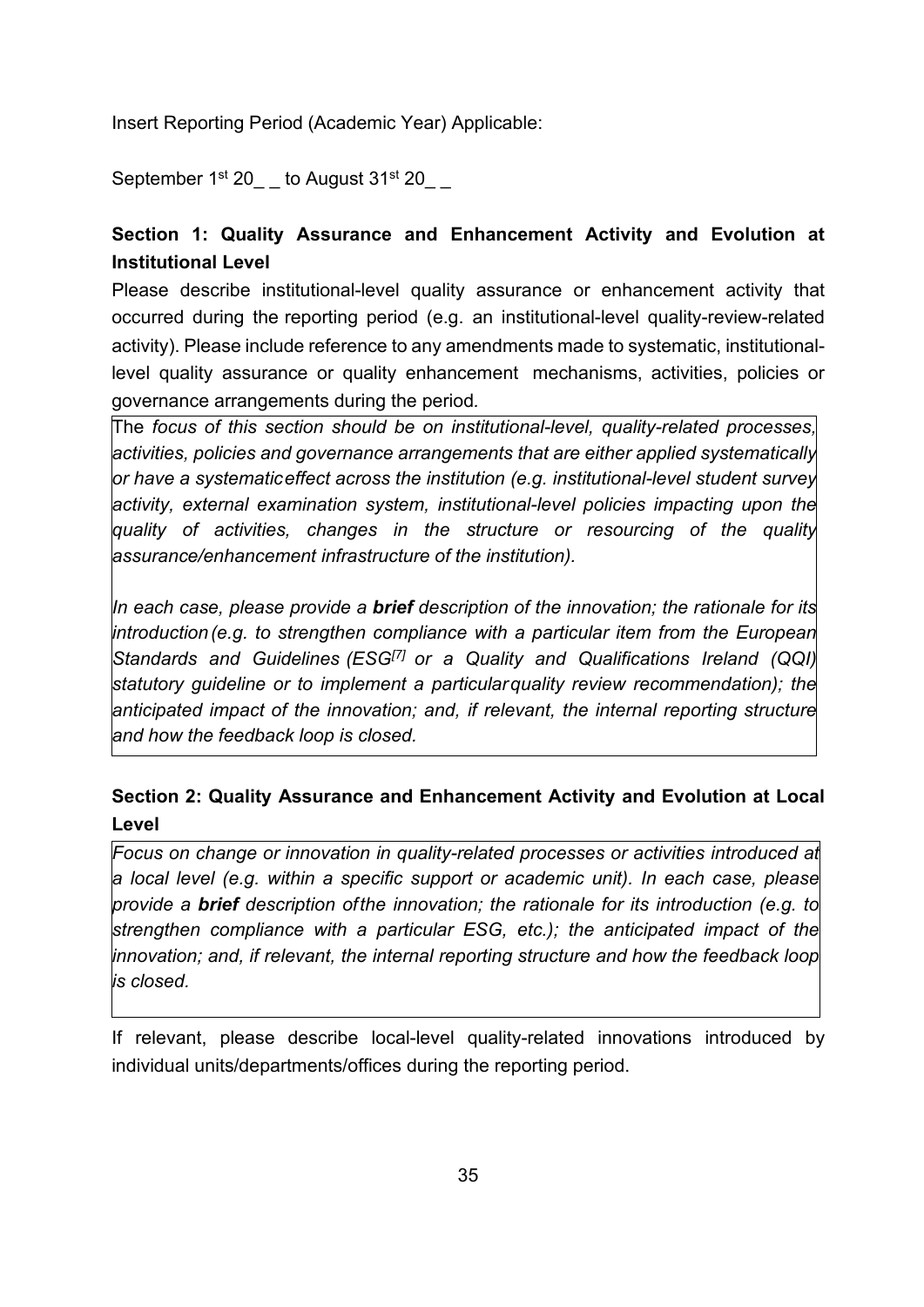# **Section 3: Implementation of Quality Governance and Oversight**

Please attach (or provide a link to) the published academic calendar for the reporting period and, if relevant, please indicate and discuss deviations from the detail therein that occurred in practice.

Please attach or provide a link to the schedule of meetings of key governance and quality committee meetings. If relevant, please indicateand discuss deviations from the detail therein that occurred in practice.

*Focus on significant deviations from published calendars/meeting schedules.*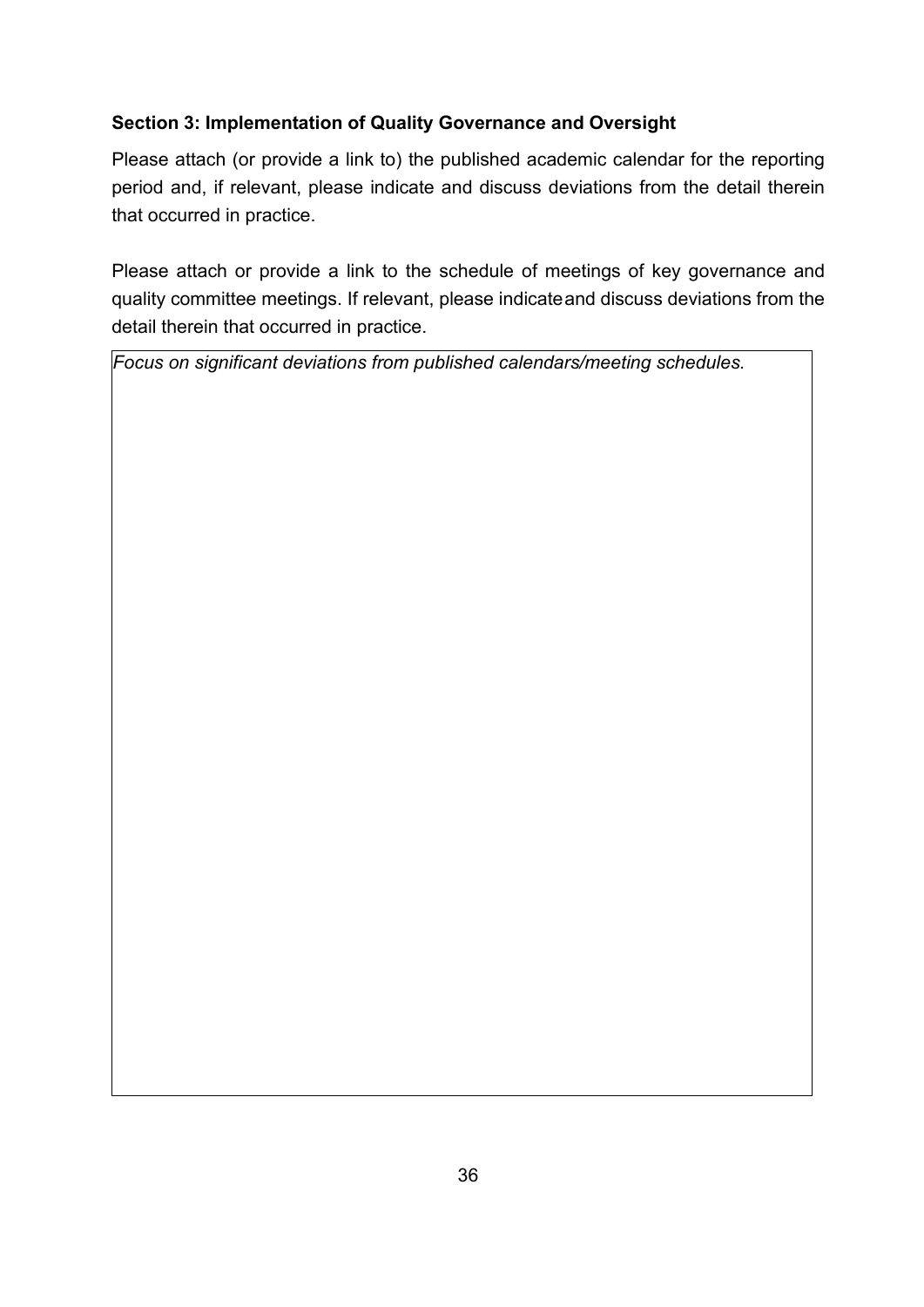**Section 4: Internal Quality Reviews Undertaken During the Reporting Period Please provide detail of any internal quality review activity that occurred during the reporting period**.

*Please include the name of the unit/activity/academic programme(s) reviewed, the composition of the quality review team (names, positions and home organisations), the dates of the review site visit, a link to any published review reports and any postreview quality improvement plan (QIP) oversight activity undertaken, as appropriate.*

*Please also include a brief update on the overall status of the internal unit/activity/programme review cycle, focusing on any deviations therefrom.*

# **Section 5: Quality Activity and Interaction with Third Parties**

*Section 5a:* 

*Please provide details of professional, regulatory or statutory bodies with which you have a relationship, focusing in particular on quality-related activities pursued with such bodies over the reporting period (e.g. professional body review activity). Please provide details of the outcomes of any such activity (e.g. professional body review reports and follow-on activities* on foot of such reports, changes in accreditation status, etc.).

# *Section 5b:*

*Please provide details of other third-party institutions (national or international) with which you have a relationship (e.g. programme-based academic linkages), focusing in particular on quality-related activities pursued with such institutions over the reporting period. Please provide details of the outcomes of any such activity (e.g. reports and follow-on activities on foot of such reports, changes in relationship terms or status, etc.).*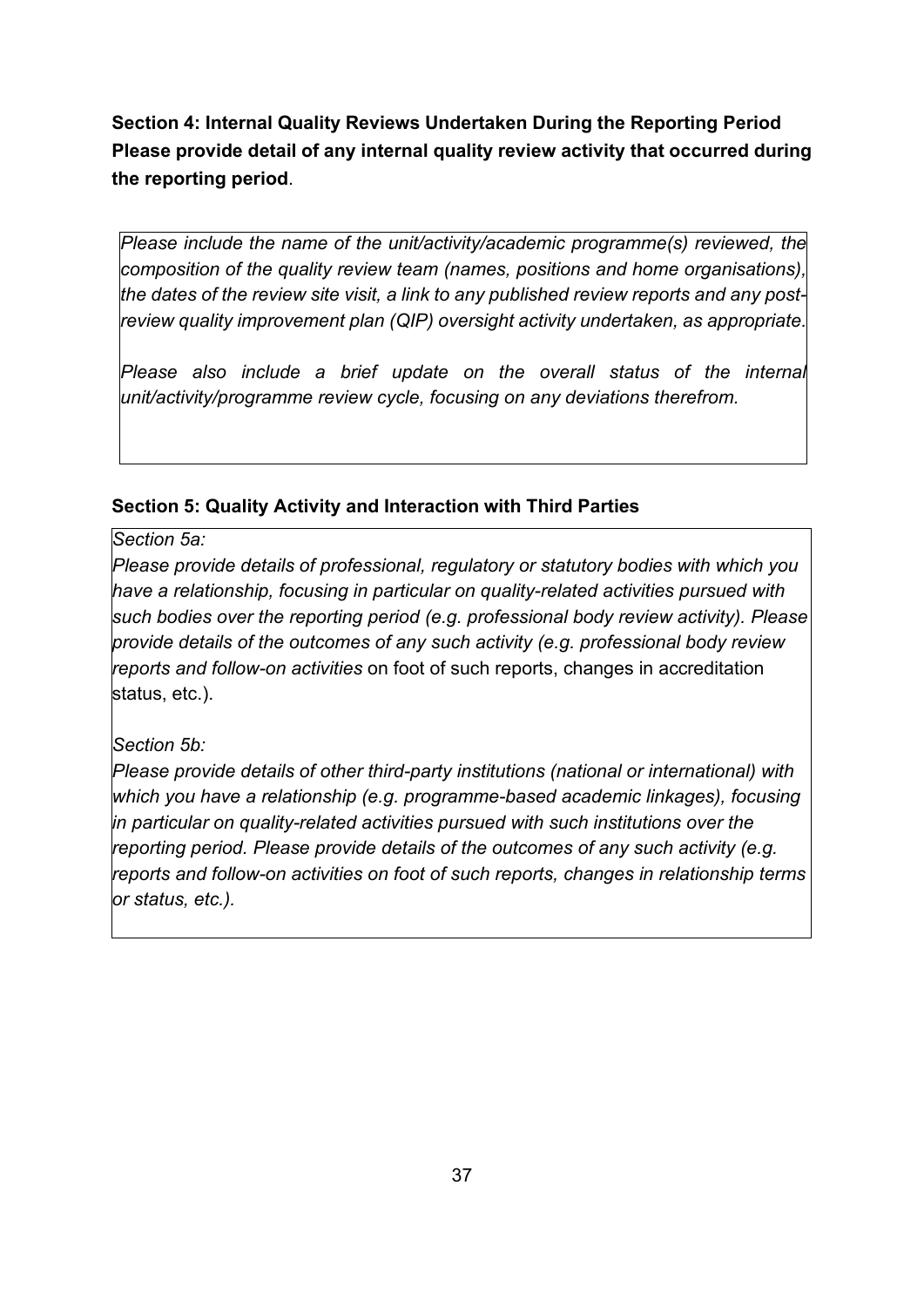# **Section 6: Quality-related objectives over the coming reporting period**

Please list and briefly describe each objective.

## **Section 7: Additional information**

Please use this section to provide additional information relating to quality assurance or to reportupon relevant quality-focused topics or issues.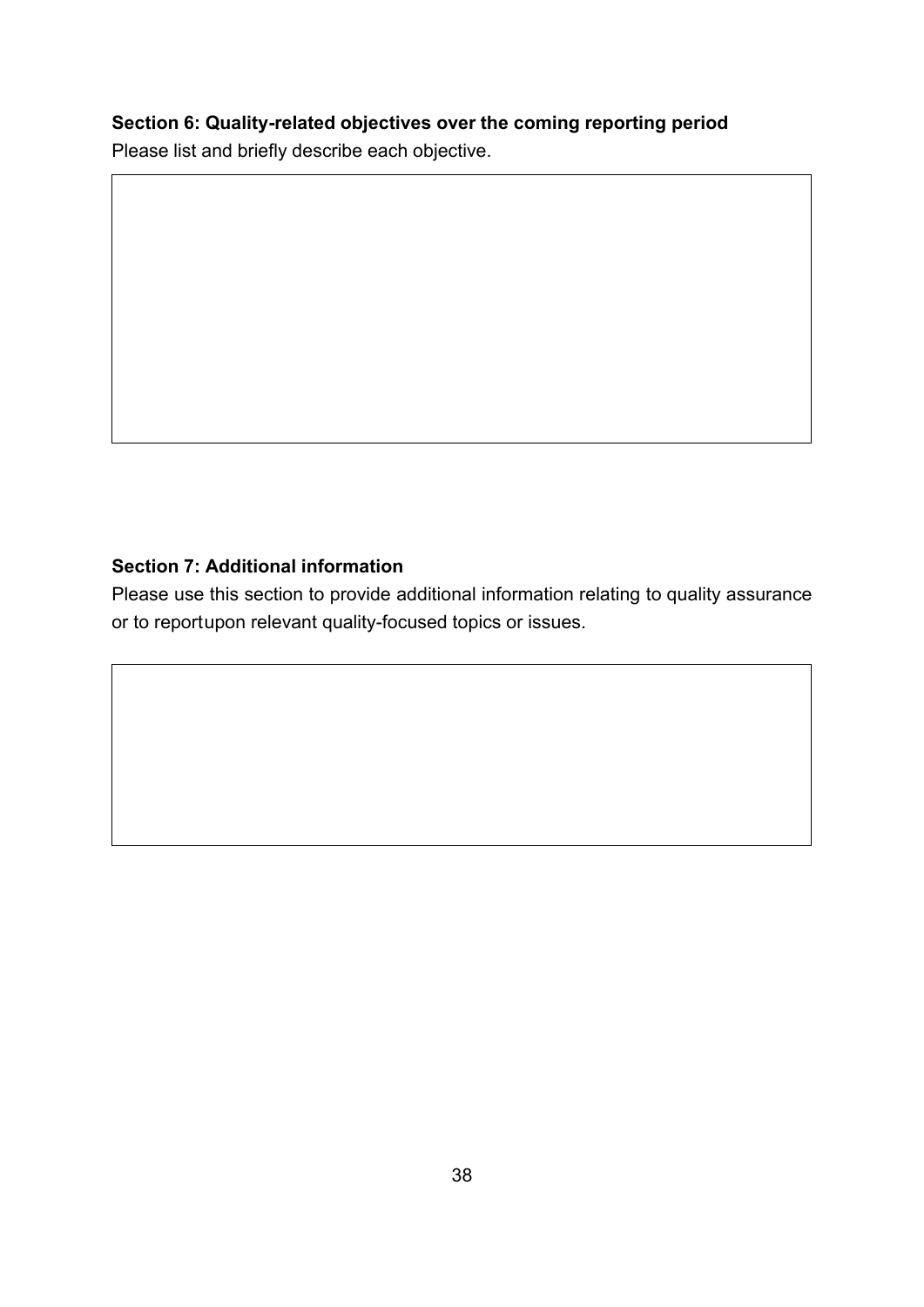# **Section 8: Declarations**

I confirm that this AQR was reviewed and approved by [*please insert the relevant governancebody/office/officer with responsibility for quality assurance*] and constitutes a comprehensive and accurate account of quality-related activities pertaining to [Insert Organisation Title] over the reporting period.

This AQR is submitted to Head of Quality, TUS, on: [*Insert Date*]

[Insert Name: Officer with responsibility for QA]

[Insert Name: Chief Executive Officer or Equivalent]

[Insert Organisation Title]

\_\_\_\_\_\_\_\_\_\_\_\_\_\_\_